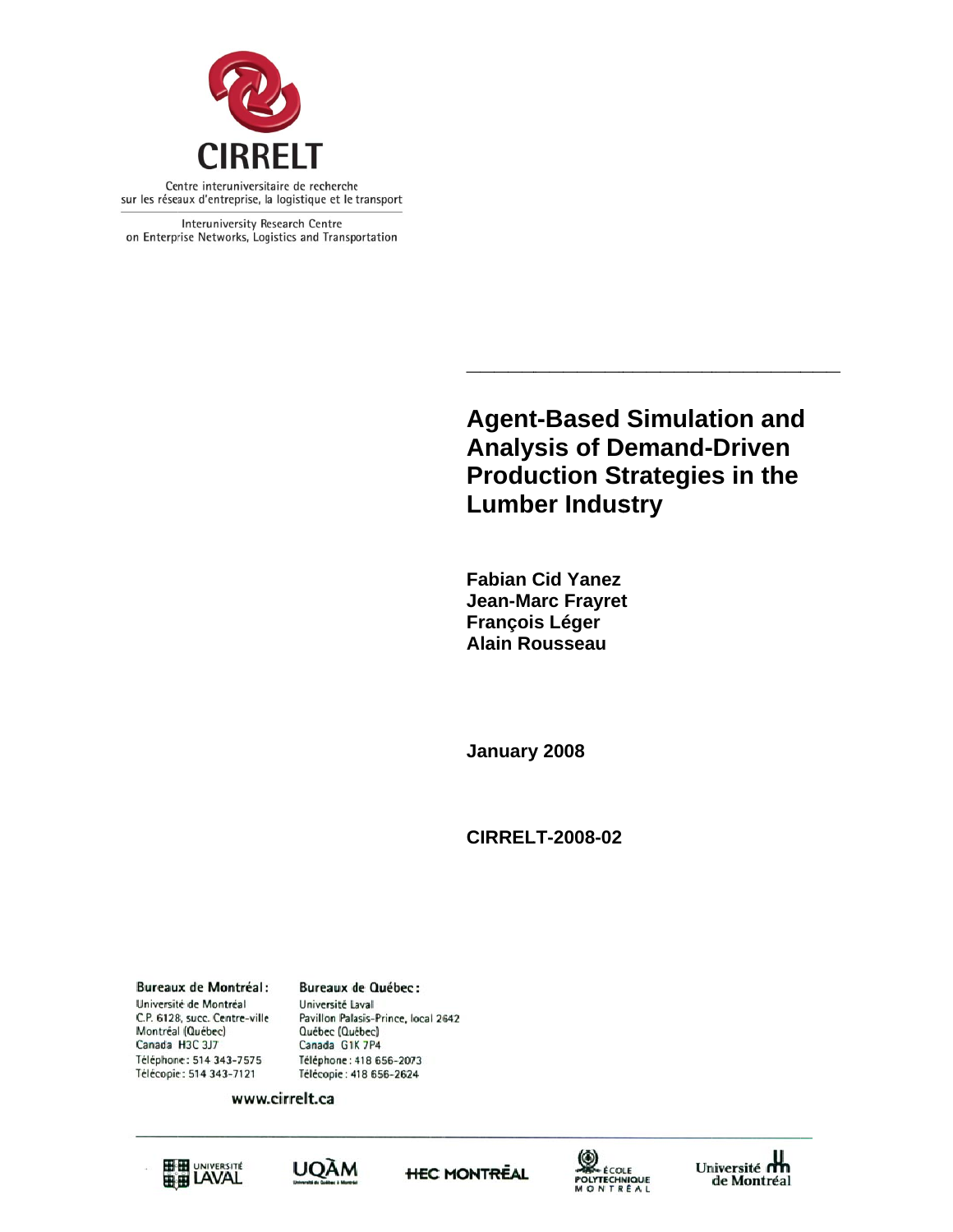# **Agent-Based Simulation and Analysis of Demand-Driven Production Strategies in the Lumber Industry**

Fabian Cid Yanez<sup>1,2,3</sup>, Jean-Marc Frayret<sup>1,2,4,\*</sup>, François Léger<sup>1,5</sup>, Alain Rousseau<sup>1</sup>

- 1 Forac Research Consortium, Université Laval, Pavillon Adrien-Pouliot, Québec, Canada G1K 7P4
- <sup>2</sup> Interuniversity Research Centre on Enterprise Networks, Logistics and Transportation (CIRRELT)
- 3 Département des sciences du bois et de la forêt, Université Laval, Pavillon Abitibi-Price, Québec, Canada G1V 0A6
- 4 Department of Mathematics and Industrial Engineering, École Polytechnique de Montréal, P.O. Box 6079, Station Centre-ville, Montréal, Canada H3C 3A7
- <sup>5</sup> Forintek Canada Corporation, 319, rue Franquet, Québec, Canada G1P 4R4

**Abstract.** This paper addresses the generic problem of production planning in a divergent lumber production environment. It aims at analyzing the performance of various demanddriven production strategies a lumber production system. This analysis is performed using a simulation platform built on an agent-based advanced planning and scheduling system. Nine production strategies configurations are evaluated under six scenarios in order to carry out a complete mixed level design of 54 simulation runs. Each of these configurations is a combination of a decoupling point position and a level of capacity that is committed to contracts with customers. Accordingly, the six scenarios are designed as a combination of raw material mix (i.e., log diameter distribution) and lumber market prices. Production processes and co-production yields are based on a real manufacturing system from eastern Canada. Performance is evaluated from the logistic and economic points of view. Results demonstrate that demand-driven planning approaches that propagate demand information upstream the supply chain have the potential to improve planned customer service and reduce planned inventories. Results also show that lumber companies need to receive a premium from their customers in order to compensate from the loss of potential value resulting from a more constrained planning environment.

**Keywords**. Demand-driven production strategies, push, pull, decoupling point, agentbased simulation, process industry.

**Acknowledgements.** This work was funded by the Research Consortium in E-Business in the Forest Products Industry (FOR@C) and supported by CIRRELT.

Results and views expressed in this publication are the sole responsibility of the authors and do not necessarily reflect those of CIRRELT.

Les résultats et opinions contenus dans cette publication ne reflètent pas nécessairement la position du CIRRELT et n'engagent pas sa responsabilité.

**\_\_\_\_\_\_\_\_\_\_\_\_\_\_\_\_\_\_\_\_\_\_\_\_\_\_\_\_\_**

<sup>\*</sup> Corresponding author: Jean-Marc.Frayret@cirrelt.ca

Dépôt légal – Bibliothèque nationale du Québec, Bibliothèque nationale du Canada, 2008

<sup>©</sup> Copyright Cid Yanez, Frayret, Léger, Rousseau and CIRRELT, 2008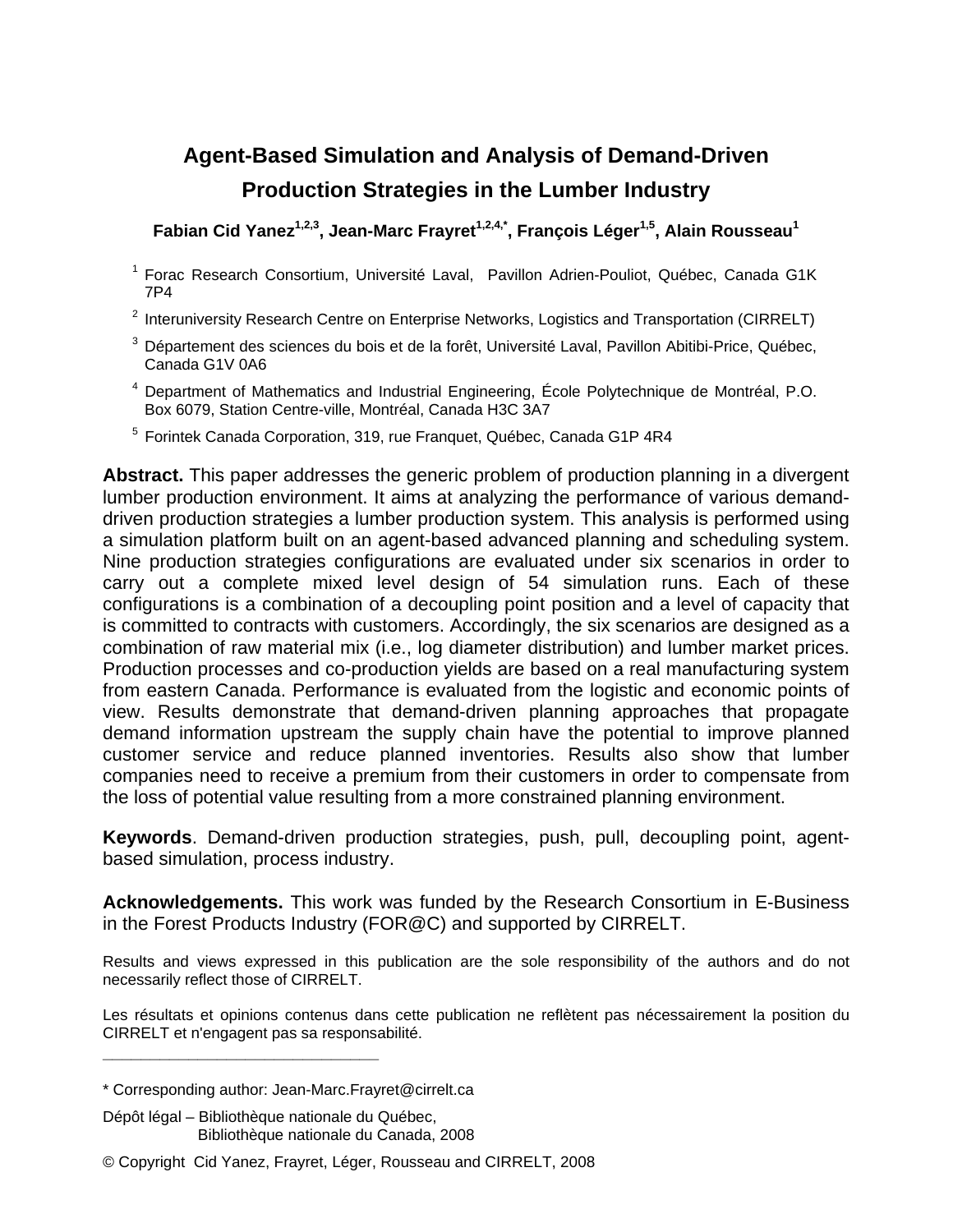# **Introduction**

The forest products industry is an important business sector in Quebec, Canada. It plays a central role in its economy, providing over 115.000 direct employments and contributing about 4% of the GDP (QFIC, 2005). Despite its importance, the lumber industry is facing serious difficulties. Timber has become scarce in quantity and quality in public forests, especially in eastern Canada. Furthermore, the combination of longer hauling distances and higher gas price result in constantly increasing supply costs due to higher transportation cost. Moreover, the increased concurrence in the US market, due to the emergence of low cost fiber producers, has also affected Quebec's lumber industry directly or indirectly because of its business relationship with the pulp and paper industry. Finally, the Canadian lumber industry is facing strong protectionism measures in the US market, as well as a strong Canadian dollar that impairs exports in general.

In order to face these issues, lumber producers have focused their efforts on cost reduction and potential market value recovery (i.e., price-based optimization with 3D scanning and curve sawing). The use of such push-oriented strategies also finds justification in a highly standardized and commoditized North American softwood lumber market. On the one hand, Quebec sawmills have become highly productive machines, in spite of the small diameter of the available logs (Bédard, 2002; Lévesque 2005). On the other hand, they have become inflexible to adapt to changing market needs.

Even though these make-to-stock strategies served the industry rather well when market prices were higher and competition inexistent, new market conditions are reshaping the way lumber is demanded. Value-added wood based industries, such as engineered wood products and prefabricated houses have been experiencing a sustained development for a few years and ask for more collaborative relationships with lumber producers. Instead of ordering large volume of commodity, engineered wood producers expect high quality products on demand, because they do not hold large inventory of raw material. A similar kind of pressure is emerging from the home center industry. Vendor Managed Inventory (VMI) is becoming extensively used, forcing lumber producers to learn how to manage consigned inventories and replenish their customers with the right quantities of the right product at the right time. Contracts that enforce the delivery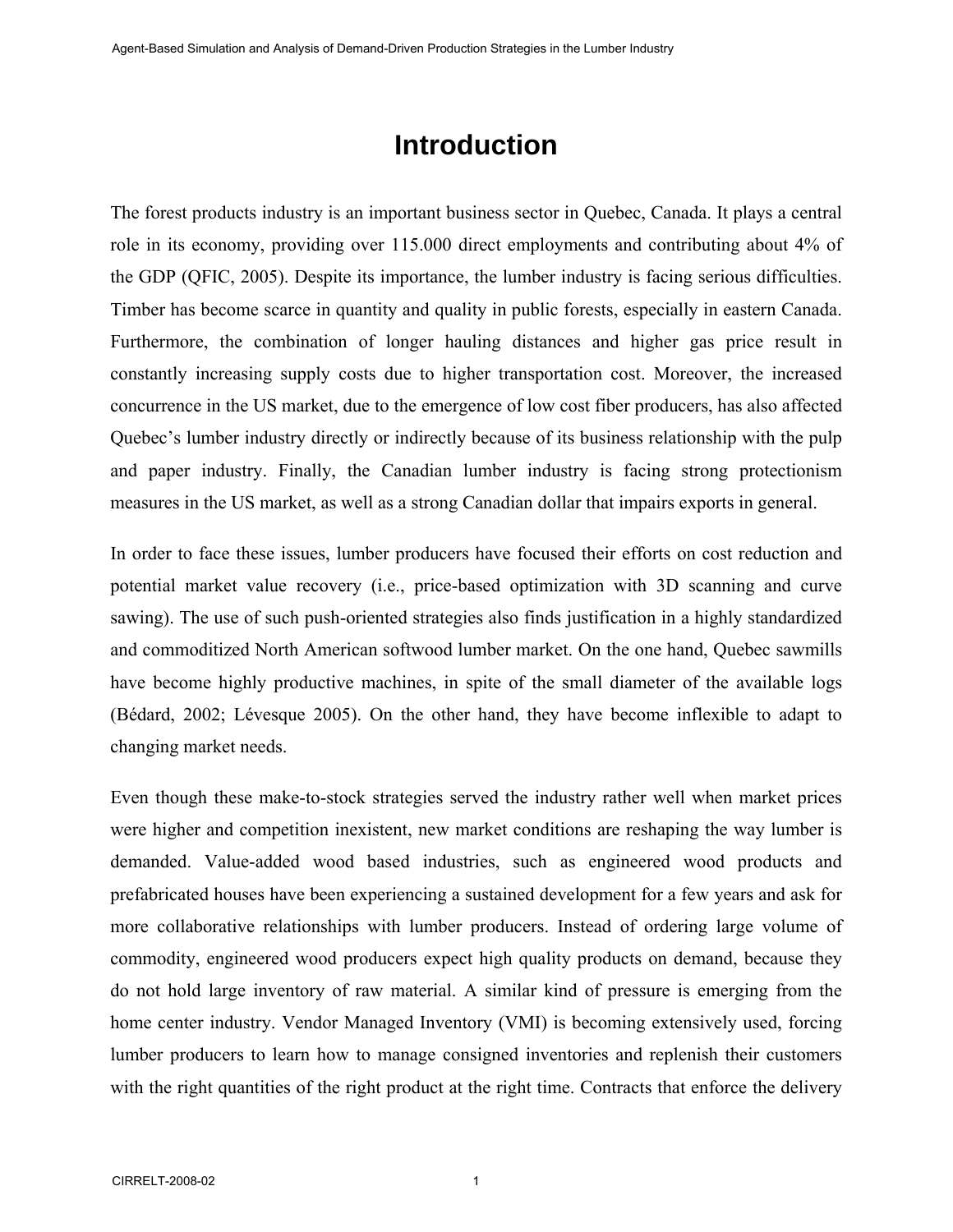of certain volumes of products are also more frequently used with large retailers. Even if these contracts are profitable, they put pressure on lumber producers as they must pay important penalties, or even may lose their contract, if stores become out-of-stock.

Similar challenges have already been addressed by other industries, such as the food processing industry (Soman *et al*., 2004). In this industry, customer centric strategies let demand information guides production decisions. Conversely, the Quebec lumber production strategy is still mainly driven by potential value recovery and market prices. The adoption of such strategies is a difficult task for lumber producers who strongly believe that cost reduction is still the main driver in the lumber business. Although low production cost remains a barrier to access the lumber market, it becomes more and more necessary for lumber producers to adopt new strategies to improve their ability to meet market needs. The challenge is thus to find solutions to overcome the price-based push strategy that is widely accepted in the industry.

This paper provides an exploratory analysis of the introduction of demand-driven (pulled by demand information) strategies in the lumber production process. In order to do this, a series of simulation experiments that exploit an agent-based advanced planning and scheduling system have been carried out. The objective is to provide managerial insights concerning the design of a mix marketing strategy (i.e., contract and/or spot market) that is closely related to the production and procurement specificities of softwood sawmills.

# **1. Research context**

## **1.1 Characterization of the lumber production process**

The lumber industry is a process industry characterized by three main elements. First, the process routing is fixed (i.e., sawing, drying, planing and sorting). Second, raw materials (i.e., log diameter distribution and quality) play a central role in constraining the volumes and mix of product types that can be produced. Third, lumber is produced through a set of successive divergent processes with co-production (i.e., several product types are produced simultaneously) best described by recipes rather than bills of material (Crama *et al.* 2001).

Lumber is thus co-produced according to multiple input-process combinations that produce several pieces of lumber from each single log. At the sawing level, the combination of input (i.e.,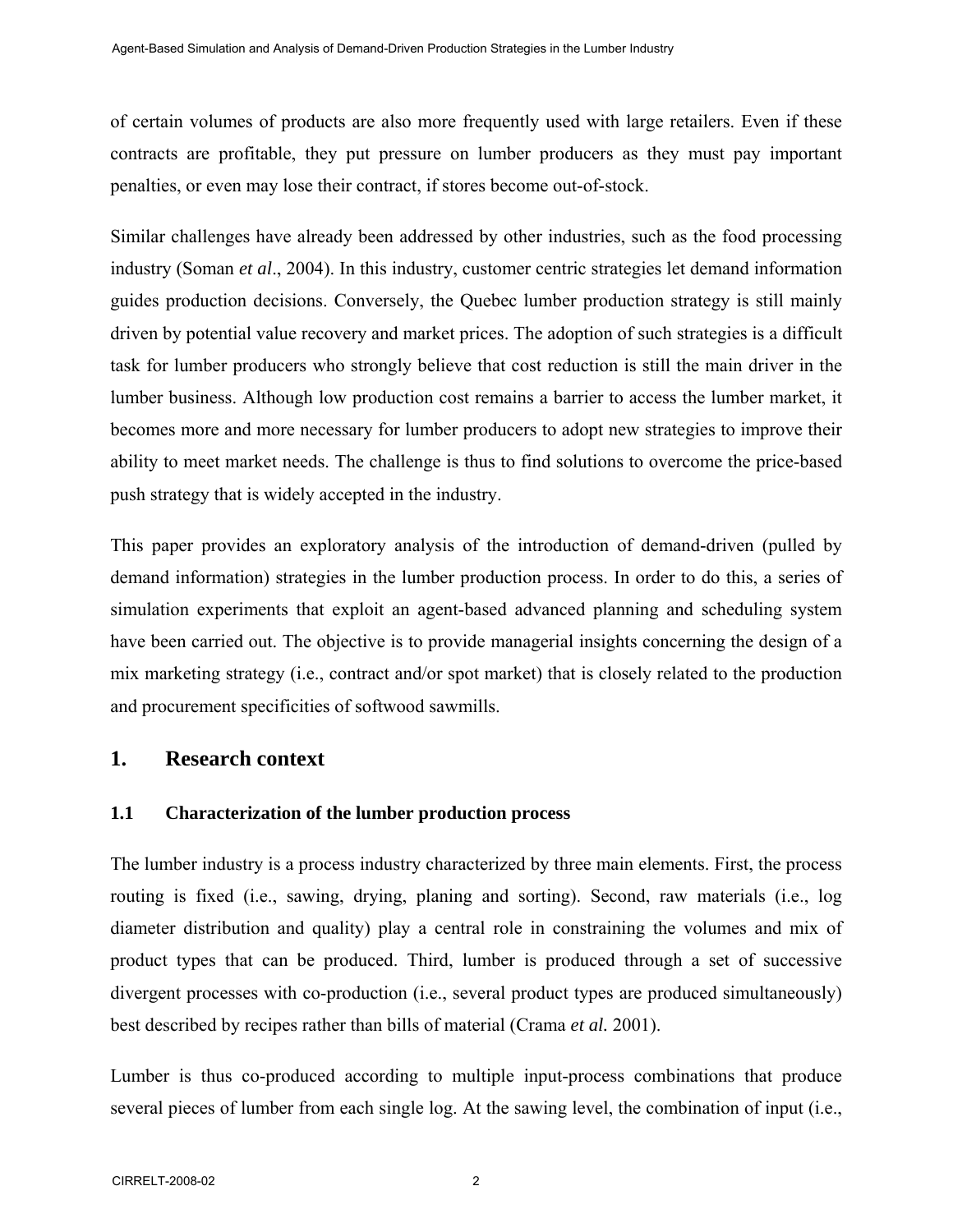the size, diameter and shape of a log to be processed) and sawing process (i.e., a set of log breakdown sub-processes) defines the distribution of output to expect. In practice, a price list defining the value of each co-product guides the selection of the sawing process to breakdown each log independently. This price-based optimization process is a typical local optimization, as each log is broken down independently without regards to customer demand. Some control system take past production volume into account to select the next sawing processes, which improve output production control, and thus, demand satisfaction.

With pure price-based production control systems, the only two possible ways to influence the output is to control the mix of input logs and to adjust the price list that is fed directly into the production control optimizers. In other words, the same production control decisions apply simultaneously to all input logs and products. Consequently, the adjustment of the price list to force the production of a certain type of lumber, let's say [t×w; gd; l], where *t* is his thickness*, w*  the width, *gd* the grading and *l* the length, will automatically push the flow of other co-products. This production control strategy limits the company's ability to commit with customer to deliver specific product types. Contracts are thus usually based on the mill's historical production data used to identify the reasonable volume that can be promised and delivered on time. This strategy tends to increase inventory levels due to limited control of output mix. The remaining products with less rotation are then pushed to market at a generally lower price.

The drying process is a batch-oriented production process. It can be modeled as a set of more or less independent sub-processes (i.e., air-drying, kiln drying and equalizing) that together define a drying process. Air-drying and equalizing are usually carried out in the log yard. However, kiln drying is a long and energy consuming process. A batch of pieces of lumber of similar thickness and moisture content level is loaded into the dry kiln. Although the nominal dimension of lumber is not changed during this process, the output quality (i.e., twist, internal stress, surface defaults, etc.) depends upon the combination of drying sub-processes. The careful definition of the overall drying process influences the lumber grade, which can be controlled to improve response to market needs (Gaudreault *et al*., 2006).

Finally, the planing and sorting processes produce several grades of various dimensions of lumber. A visual inspection of each piece of lumber enables the operator to cut the piece at the most valuable length, eliminating defaults such as flash (i.e., pieces of bark at the end of a plank).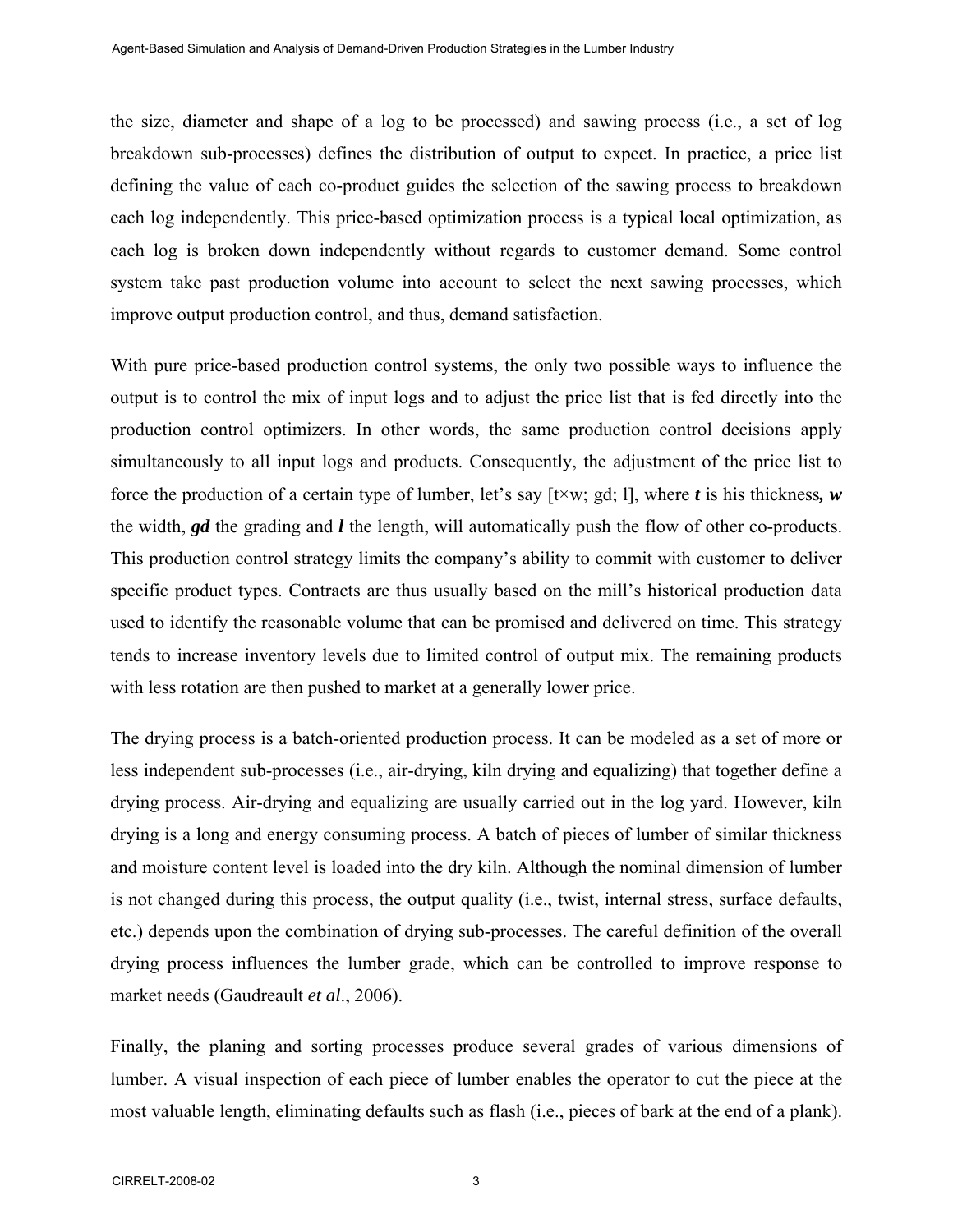Production planning of planing and sorting operations is likewise a difficult task, mainly due to the complexity arising from the co-production and the limited sorting capacity constraints (i.e., limited number of sorting bins vs. the number of end product types). Furthermore, sawmills in Québec generally limit the number of output end products in order to produce enough volume of each single product to be sold as commodities on the spot markets.

#### **1.2 Production planning and control in the lumber industry**

The lumber industry is also characterized by production control principles specific to process industries. Fransoo (1993) proposes a definition of production control in this context that emphasizes profit maximization rather than cost minimization. Indeed, the author explains that a process production system is more likely to influence the profitability of the company because it is the bottleneck that defines the company's capacity to satisfy customers demand. Crama *et al*. (2001) go further and explain that the characteristics of process industries, such as the availability of raw materials, the simultaneous production of several products, and the use of expensive equipments (which is not necessarily the case in the lumber industry), limits the flexibility of production control so that demand satisfaction cannot be enforced. Consequently, it is here necessary to allocate capacity to customer demand in order to maximize profit.

Similarly, the Quebec lumber industry is first constrained by supply availability. It is controlled, to some extent, to meet orders allocated to mills and market conditions perceived by the sales force. Although, production planning seems to be triggered by market needs, planning and control is in practice not geared up with advanced planning tools that can simultaneously consider both actual market orders and a forecast of aggregated market needs. Orders are usually allocated by corporate sales offices to mills according to their ability to produce certain types of products and according to their relative proximity to the customers. In turn, these orders influence production planning in a myopic way. In other words, the mills' production planner decides the mix of log types to transform daily, and sometimes (i.e., from once a week to once every 6 month), adjust the price list in the log sawing optimizer in order to influence output mix. It is indeed largely believed in the industry that the variability of the sawmilling process is too unpredictable to be triggered by orders or demand forecast information. However, a large part of this variability is due to poor raw material characterization and mills' poor capability to deal with divergence. Thus, the most important task of the mills' planner is to forecast output product mix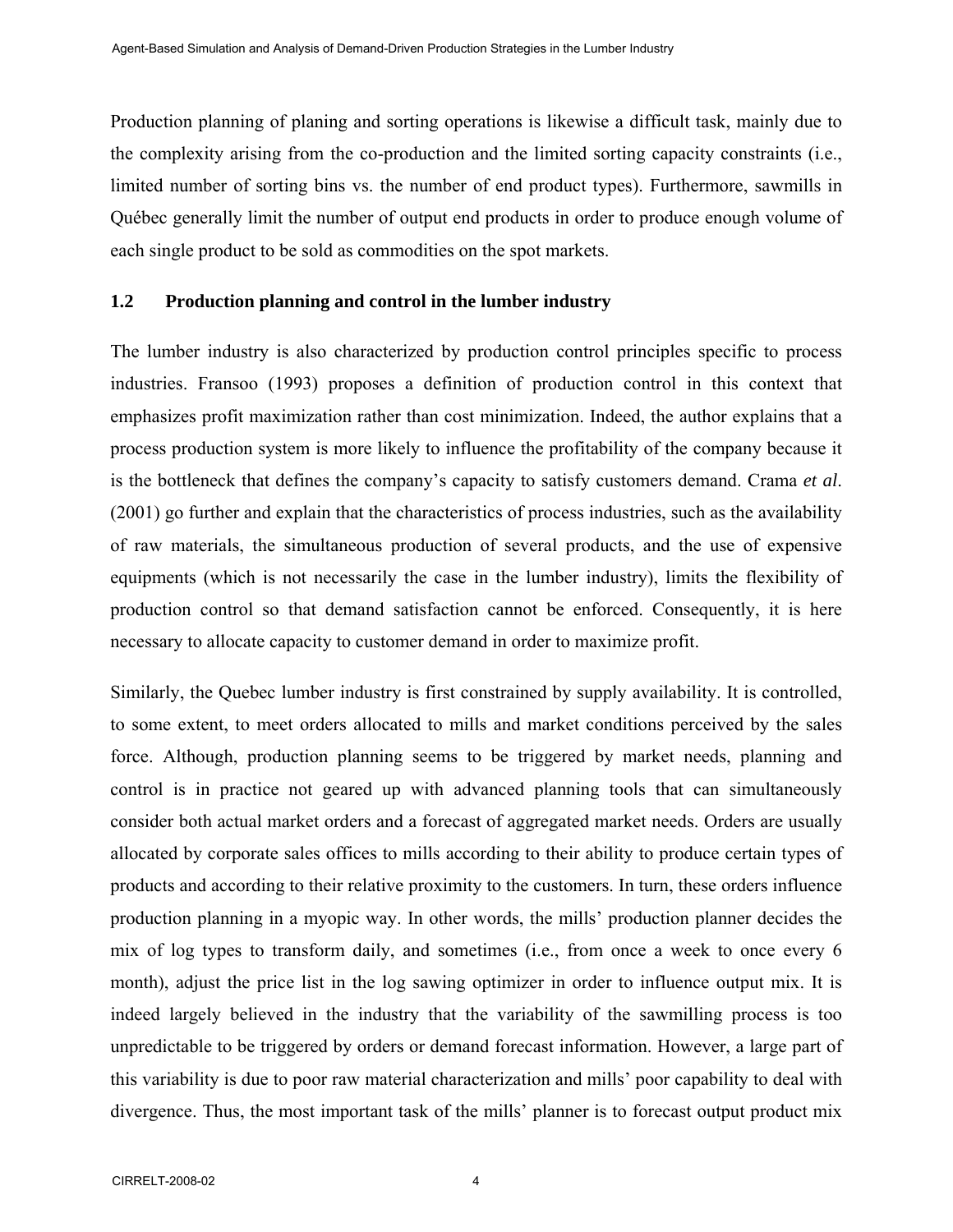and volumes based on supply availability and to communicate these production forecasts to the sales to push products (i.e., forecasted available-to-promise and on-hand inventory) to the market. De Toni *et al*. (1998) classify this type of production control approach as a process with a look back rather than look-ahead criterion, which means that it is less responsive to market fluctuations.

Furthermore, these practices are greatly encouraged by the performance measurement system metrics commonly used in the industry and indirectly validated by government policies. In such system, metrics are only concerned with lumber recovery factors (i.e., volume of lumber produced per unit volume of raw material) and productivity indicators (i.e., volume of lumber produced per shift). Consequently, it is usual for sawmills production planners not to pay attention to customer's satisfaction key performance indicators (KPI). Inventory costs are also often neglected and inventory buffers build-up to push products to the market hiding organizational inefficiencies.

Therefore, the introduction of demand information upstream in production planning is a challenge for both, companies and designers of advanced planning systems. Demand-driven planning is indeed made even more complicated because each stage of the routing is divergent. Consequently, the ability to improve customer satisfaction seems directly related to the ability to control the output mix of each production stage.

## **1.3 Decoupling point strategies**

Push and pull are two production strategies used to trigger production decisions whether at the planning or execution levels. On the one hand, push refers to the production of items according to upstream signals from input products flow, such as material release or demand forecast information. On the other hand, pull refers to the release of production orders/authorization triggered by downstream signals, such as sales orders or kanbans. Both push and pull strategies offers advantages depending on the operational environment in which they are deployed (Olhager, 2003). The pull logic implies market information flowing and driving decisions upstream the supply chain in order to improve operations coordination. This strategy contributes to reducing the inefficiencies generated by information asymmetry, such as the bullwhip effect. It is often implemented through the use of information systems to share point-of-sale data.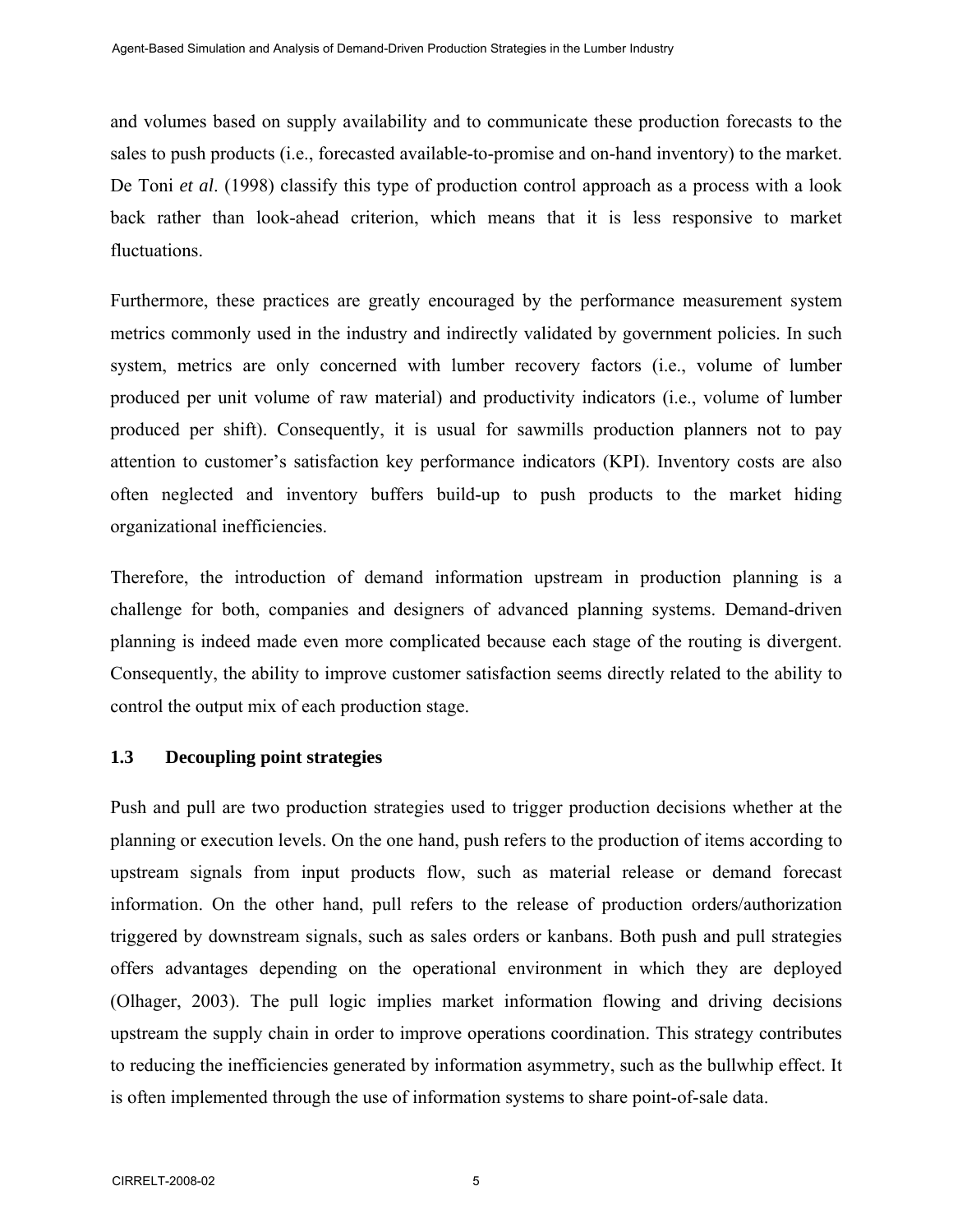Hopp and Sperman (2004) highlight that no systems operate under pure push or pull strategies (*i. e.*, moving materials according to only one pure logic). In fact, the question is where to establish the best push/pull interface (i.e., decoupling point) in the supply chain. In a multi-stage production process, it is possible to apply simultaneously both logics in order to reduce inventory and meet market response expectations. This leads to the positioning of a decoupling point within the production process. Several authors have studied this problem (Lampbel and Mintzberg, 1996; Garg and Tang, 1997; Adan and Wal, 1998; Olhager, 2003; Gupta and Benjafaar, 2004). The operations upstream the decoupling point are planned and controlled in order to push products to the next stage (i.e., make-to-stock, MTS). Downstream this point, operations are planned and controlled in order to pull products from the previous stage, except for the first operations that uses material from a buffer inventory (i.e., make-to-order, MTO; or assemble-toorder, ATO). The positioning of the decoupling point is strategically equivalent to minimizing inventory holding costs subject to response time constraints. On the one hand, the closer the decoupling point to the market, the shorter the response time and the higher the inventory levels. Production is, in this case, not differentiated to match market needs. On the other hand, the further the decoupling point from the market, the longer the response time and the lower the inventory levels. This approach enables to customize production to match customer needs.

In a divergent production process, co-products are simultaneously produced, which makes it impossible to plan and control the production system with a single strategy. Some products are indeed automatically pushed through and offered. Here, productions managers must balance the production capacity used to satisfy demand and the production capacity used to process coproducts in order to avoid building-up work-in-process inventories. This is particularly the case in the lumber industry. In order to address this issue, Maness and Norton (2002) propose a production planning model that allows setting a sales target for every products as well as inventory and penalty costs for over or under achieving the sales targets. Such a model allows finding a trade-off between inventory cost and customer satisfaction. However, the lumber production process model is aggregated. The details of sawing, drying and finishing are omitted and only general yields are considered. Differently, Todoroki and Rönnqvist (2002) propose an optimization model that considers demand information to control production execution. Here, the sawing of each log is optimized in order to maximize the volume or the value produced, taking into account the volume of each lumber grade that remains to be produced to meet demand (i.e.,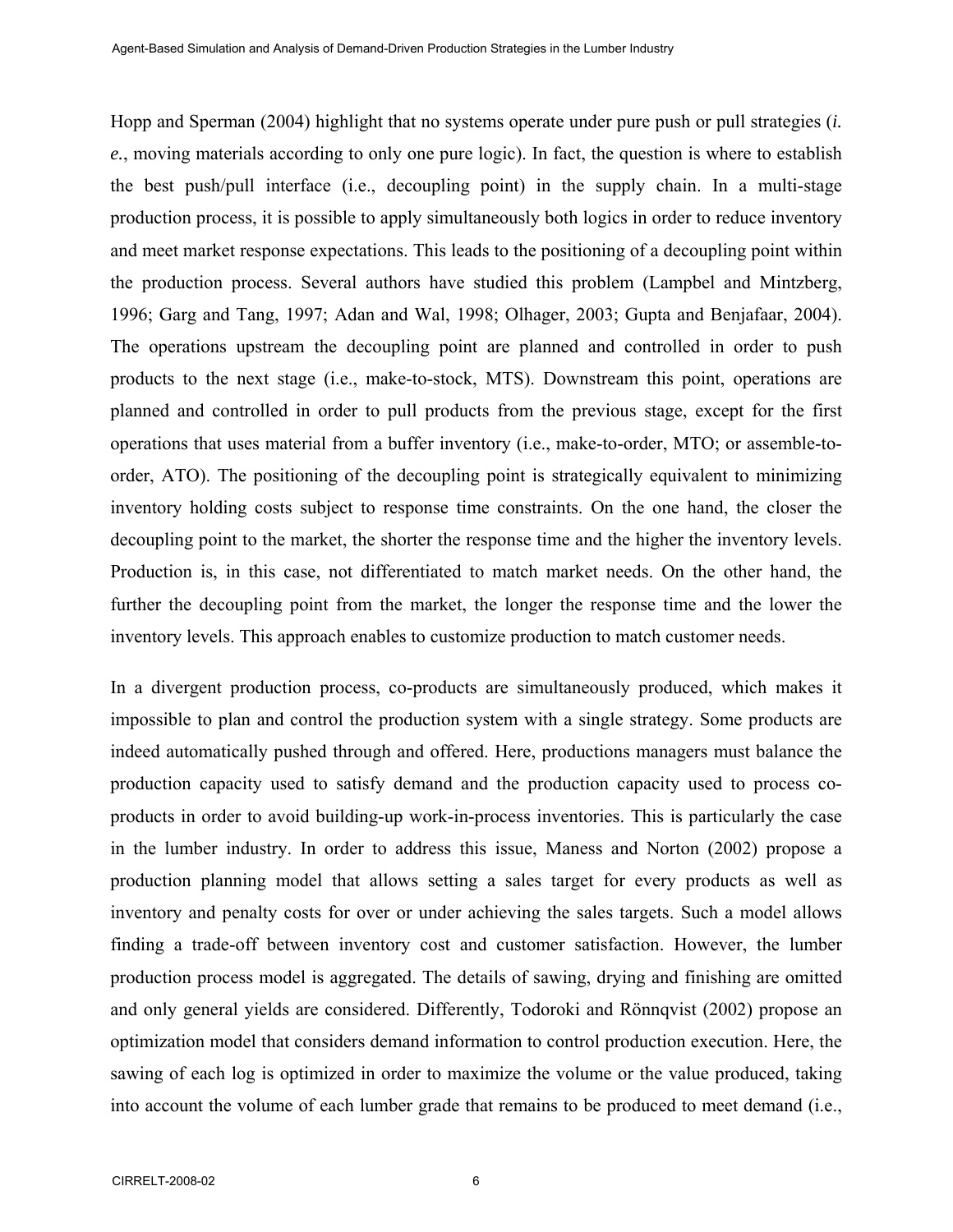the difference between previous production and demand). This approach only takes into account the detailed sawing process. Consequently, none of these approaches can be used to model a variety of production planning strategies with various decoupling point positions.

The experimentation platform used in this study models the operations planning of each production stages separately. Consequently, it is possible to configure this platform in order to model different strategies and compare their respective potential to meet demand. In the context of the lumber industry, the tested strategies are outlined in Figure 1.



Figure 1: Tested decoupling point positions

# **2. Research objective, method, and tools**

This section first presents an introduction to supply chain simulation techniques and applications. Next, the research objectives and method are described. Finally, the experimentation platform used to carry out this study is presented.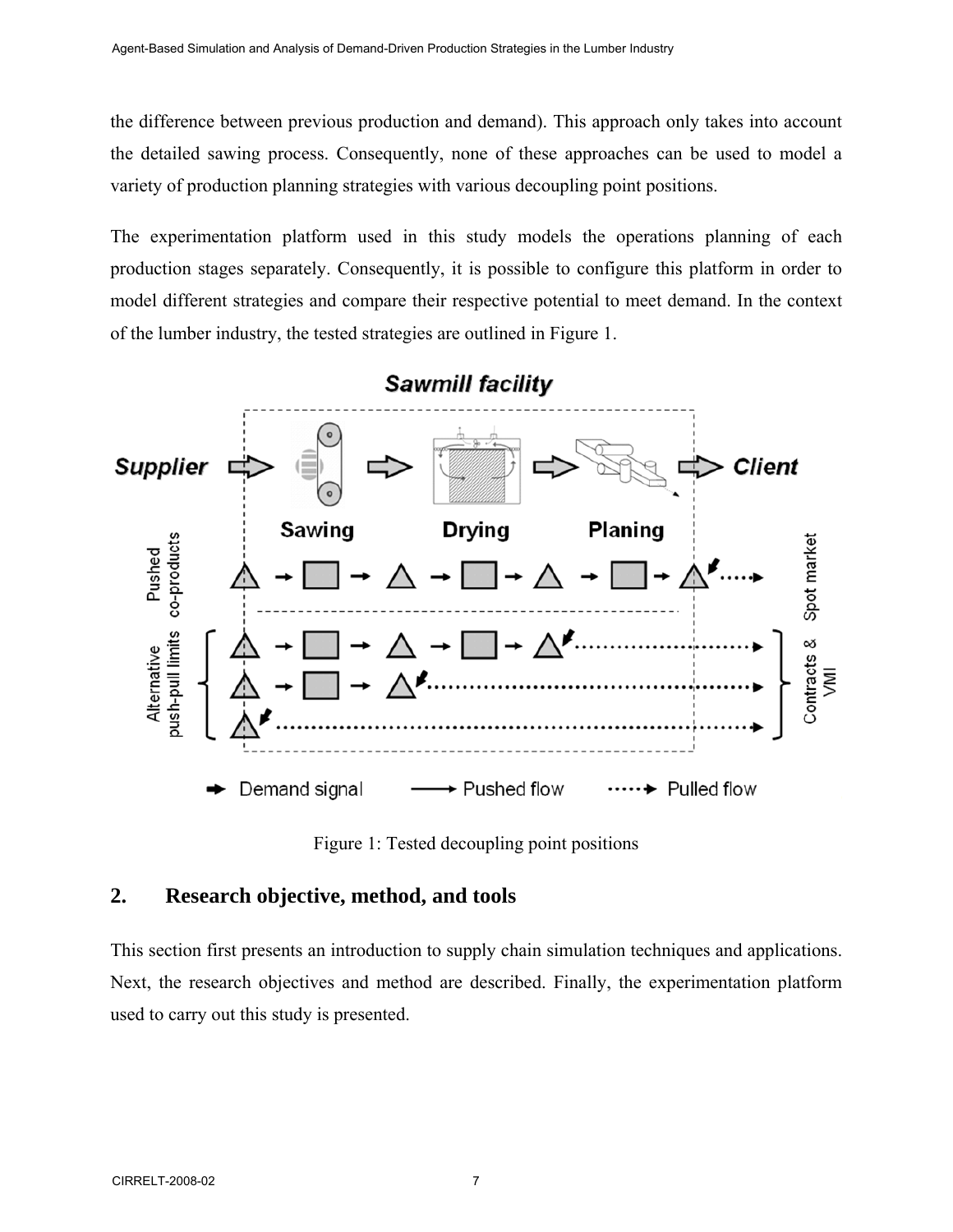#### **2.1 Introduction to supply chain simulation**

The field of supply chain simulation is growing in interest and several studies demonstrate the usefulness of such practices in various situations. For instance, simulation is used to evaluate the value of information sharing in supply chain (Zhang and Zhang, 2007), to analyze the performance of business practices, such as VMI (Disney and Towill, 2003) or collaboration (Moyaux *et al*., 2004)), or to assess the usefulness of technologies such as EDI (Machuca and Barajas, 2004).

Kleijnen (2005) explained that there are four main approaches to supply chain simulation: (1) spreadsheet simulation; (2) systems dynamics; (3) discrete-event dynamic system (DEDS) simulation; and (4) business games, such as the beer game and wood supply game (Van Horne and Marier, 2005).

Along with this growing interest for supply chain simulation, the field of agent-based supply chain management is similarly growing in importance. This interest includes two main research initiatives. The first, initiated in the early 1990s, addresses the synchronization of supply chain operations through the coordination of distributed decision-making activities. Several approaches have been developed and proposed in the literature (Frayret *et al*., 2005). The challenge with these approaches deals with the modeling and implementation of supply chain decision-support tools and interaction mechanisms used to coordinate decision-making activities. Agents are sometimes geared up with advanced planning tools based on OR technology. These systems are referred to as *agent-based supply chain planning systems*.

Next, the conjunction of agent-based supply chain management and DEDS has created the field of *agent-based supply chain simulation systems* (Parunak, 1998; Swaminathan *et al*., 1998; Strader *et al*., 1998; Labarthe *et al*., 2007). This field aims to study supply chain performance in stochastic environments through the design and simulation of supply chain models based on agent technology. These technologies focus on the development of modeling and simulation environments, including modeling methods and software architectures and protocols (Umeda and Jones, 1998; Chatfield *et al*., 2006; Iannone *et al*., 2007). The goal is to support decision makers to design models of their supply chain operations and decision-making processes in order to simulate and study their collective and dynamic behavior.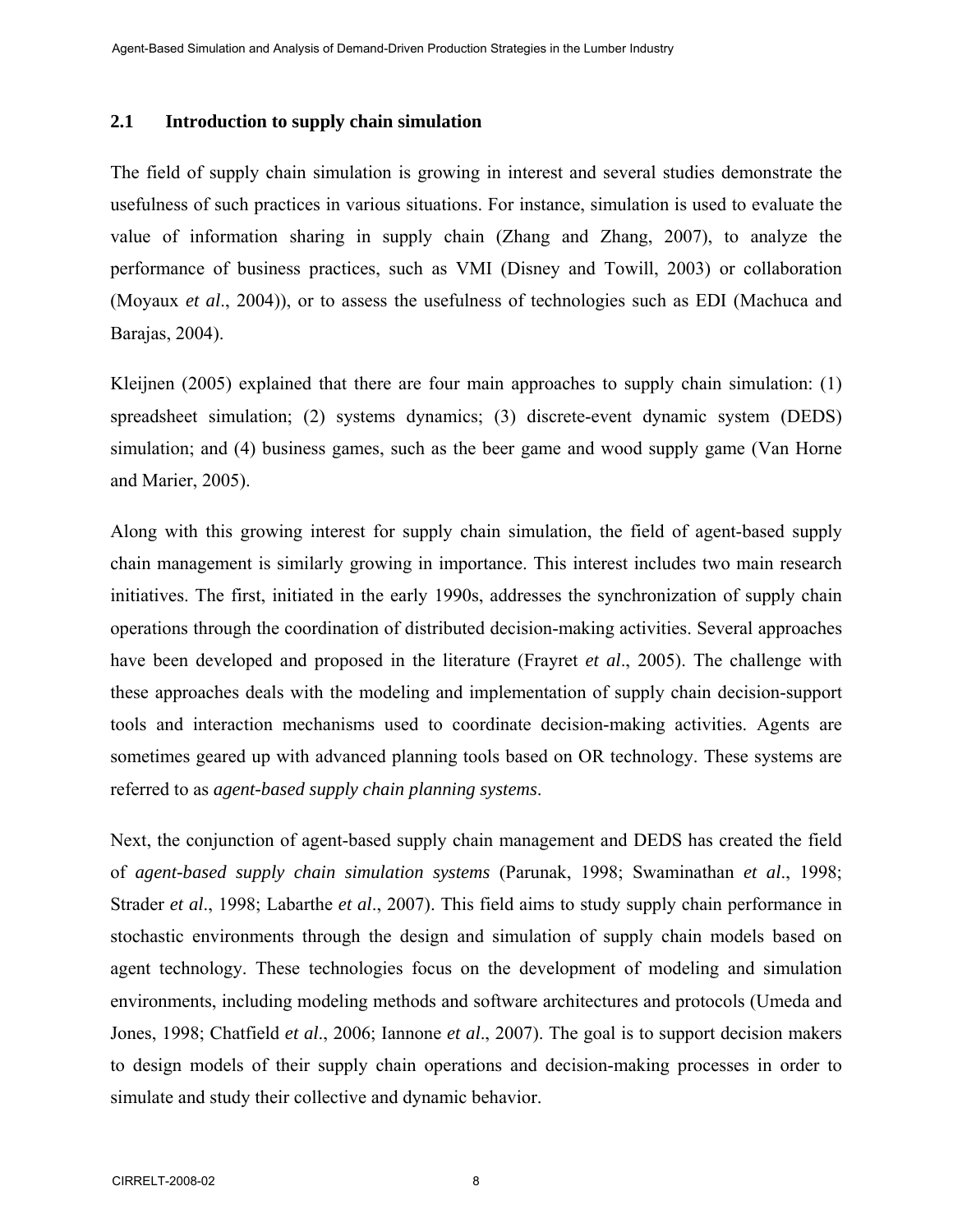In a context where supply chain members use advanced planning and scheduling systems to plan their operations, it is difficult to design accurate simulation models of such complex decisionmaking behaviors. Consequently, some authors have undertaken the design of simulation environments that include such optimization tools (Lendermann *et al*., 2001; Baumgaertel and John 2003). Along this stream of research, the FOR@C Research Consortium has developed an agent-based experimentation platform, which aims at optimizing supply chain operations planning and simulates operations execution in the context of the forest products industry (Frayret *et al*., 2005). This study exploits this platform.

#### **2.2 Research objective and method overview**

The first objective of this research is to study the introduction of demand information at various points in the planning process of lumber production and analyze its impacts on work-in-process inventories, delivery and business performance. In order to do so, a case study was designed based on a real manufacturing sawmill. The production system and processes of this sawmill were already modeled with a commercial simulation software called Optitek® from Forintek. Optitek allows simulating the yields of any configuration of sawmill in order to evaluate a new design or modifications of a lumber production system. Optitek also simulates the optimization process of the production controllers that optimize log breakdown. The production processes and yields respectively modeled and calculated with Optitek were then used to configure the FORAC experimentation platform specifically designed to optimize production planning in sawmills. In order to achieve the objective, an experimental design was implemented to set all the parameters of the simulation environments and scenarios. Once all scenarios and configurations of the platform were implemented, the platform was used to plan production within each context. The plans resulting from these planning runs were then studied using statistical analysis software.

#### **2.3 Experimentation platform**

The general modeling architecture that was used to carry out this study was set up to model typical softwood sawmill. The main software components include three types of agents. Downstream the supply chain, the *Deliver agent* is responsible for managing the relationship with customers through the exchange of demand information. Upstream the supply chain, the *Source agent* is responsible for managing the procurement of logs. Next, the central part of the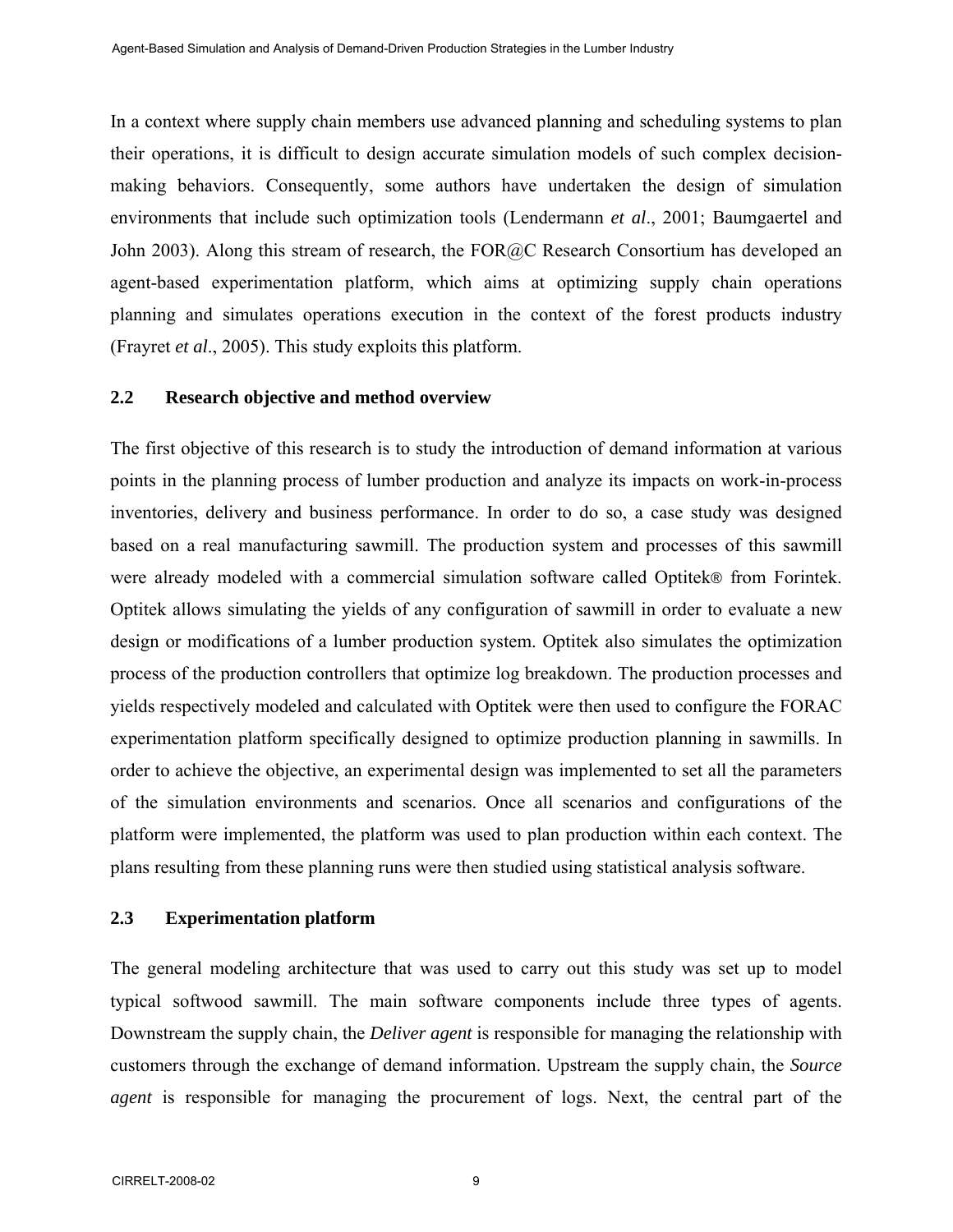application is a series of three *Make agents* responsible for operations planning and for the coordination of their decision-making activities. These *Make agents* are respectively responsible for the planning of sawing, drying and finishing (i.e., planing and sorting) operations. Similarly, another Make agent referred to as the *Warehouse agent,* is responsible for making products available to customers, was used. Each agent was designed with specialized optimization tools (Frayret *et al*., 2005; Gaudreault *et al*., 2006). They were also configured in order to model various planning strategies from push to pull (Figure 2).

In order to be able to simulate the lumber supply chain, agents can propagate upstream and downstream information concerning demand and supply decisions. Through the propagation of this information, it is possible to configure various planning strategies by changing the point up to where demand information flows (Figure 2). For instance, if no demand information is passed from the Deliver agent to the Make agents, then production will be made-to-stock with the goal of maximizing the potential value recovery at each stage of production. On the contrary, if demand information is passed up to the Make agent responsible for sawing, then production is made-to-order by minimizing tardiness (i.e., late customer deliveries) at each stage of production.

In order to plan their respective operations, each Make agent is geared up with advanced planning tools. Table 1 presents the main features of these tools. First, each agent is geared up with alternative planning models that they use during the various phases and steps of the planning coordination protocol they use to coordinate their planning decisions (see next section). These tools are either mix integer models solved directly with Cplex® (Ilog), or constraint programs solved with Solver® (Ilog). Because they have been specifically designed for each planning domain, these models accurately represent their planning contexts, especially with regard to their production constraints. Although they model sub-problems of the entire production system, they include specific details in order to ensure plans feasibility. Furthermore, once instantiated, each model represents thousands of decision variables tat must be solved together.

In the context of this study, only planning decisions were simulated. In other words, the simulation of the execution of operations was not carried not. This experimental study was indeed only designed to test various configuration of planning strategies. The next section details the experimental case designed to carry out this study.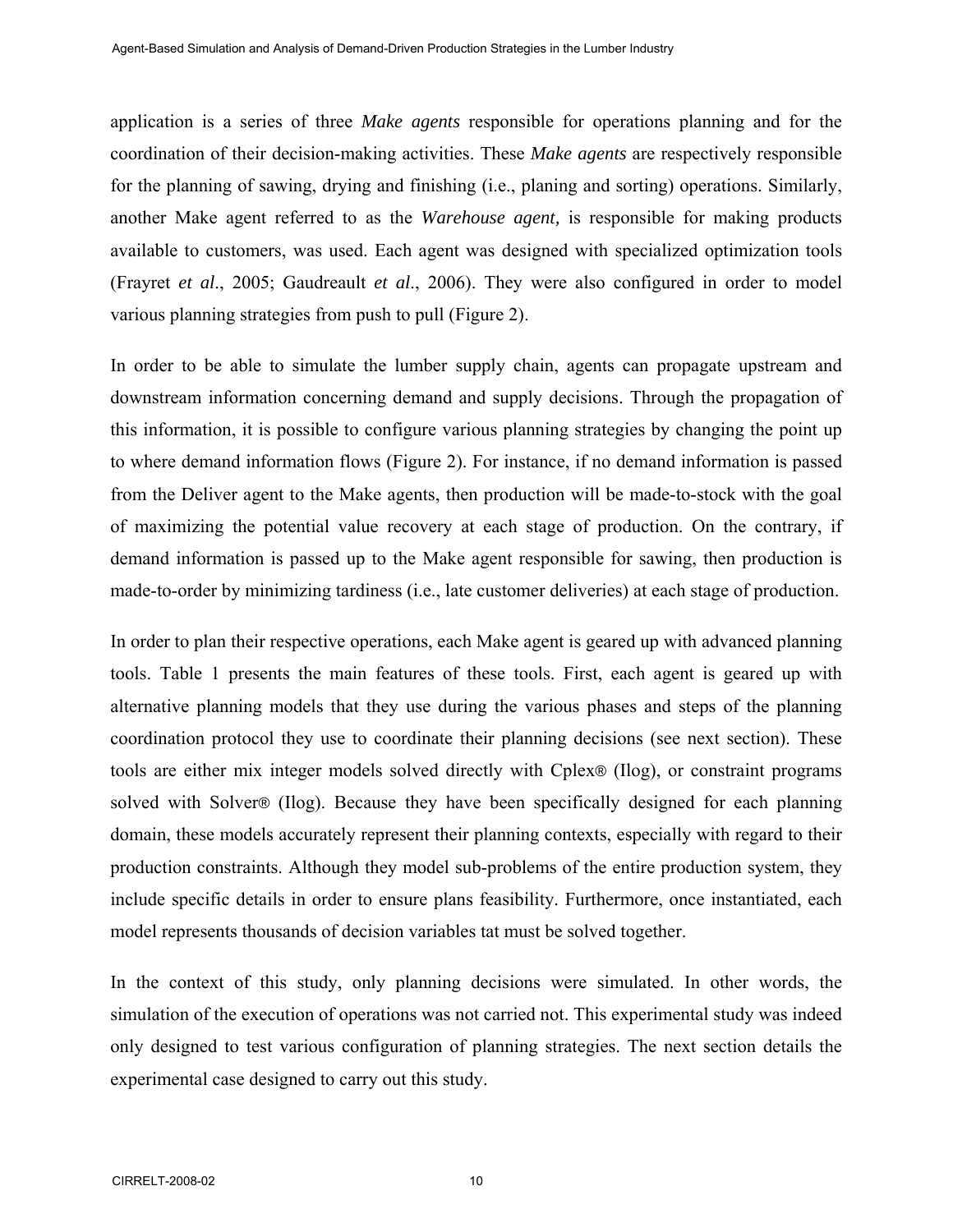





Figure 2: Modeling of the decoupling point strategies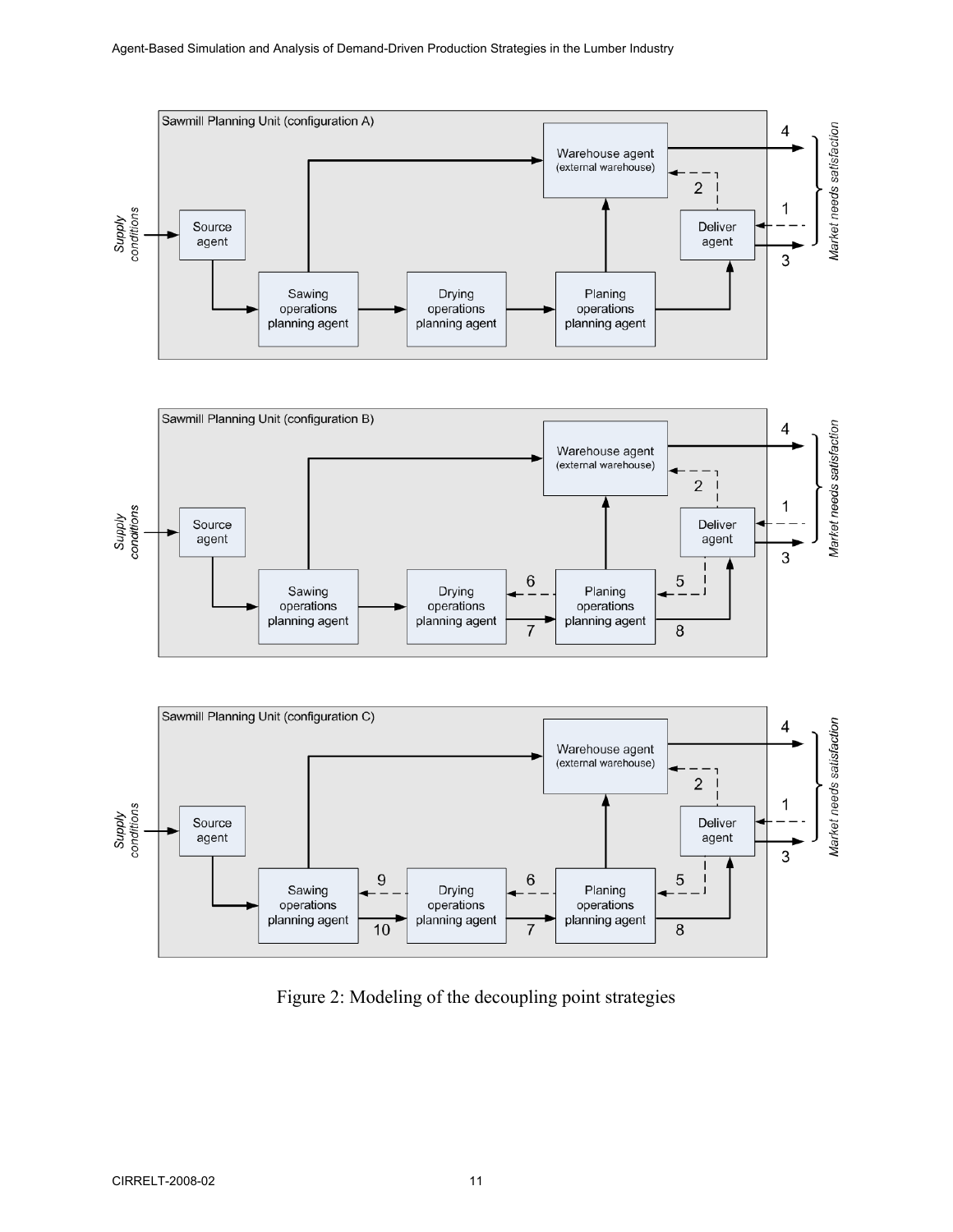|                   | <b>Sawing agent</b>                                                                                                         | <b>Drying agent</b>                                                                                                   | <b>Finishing agent</b>                                                                                                                                                               |
|-------------------|-----------------------------------------------------------------------------------------------------------------------------|-----------------------------------------------------------------------------------------------------------------------|--------------------------------------------------------------------------------------------------------------------------------------------------------------------------------------|
| <b>Objectives</b> | 1. Min. tardiness<br>(upstream and<br>downstream phases)<br>2. Max. production value<br>(downstream phase)<br>3. Min. costs | Min. tardiness<br>$1_{-}$<br>(upstream and<br>downstream phases)<br>Max. production value<br>2.<br>(downstream phase) | Min. tardiness<br>$1_{-}$<br>(upstream and<br>downstream phases)<br>Max. production value<br>2.<br>(downstream phase)<br>Min. costs<br>3.<br>4.<br>Max. resource<br>utilization rate |
| <b>Parameters</b> | Machines capacity<br>calendar<br>Frozen jobs<br>Maximum sales per product<br>Inventory cost<br>Raw product cost             | Machines capacity<br>calendar<br>Frozen jobs<br>Operations costs                                                      | Machines capacity<br>Frozen jobs<br>Maximum sales per product<br><b>Expedition windows</b><br>Inventory, raw material and<br>Setup cost                                              |
| <b>Method</b>     | MIP solved with Cplex                                                                                                       | Constraint programming<br>solved with Solver                                                                          | MIP solved with Cplex                                                                                                                                                                |

Table 1: Advanced planning tools features

# **3. Experimental case definition**

### **3.1 Sawmill case study modeling**

The sawmill case study is inspired by a Quebec based forest company which owns a medium sized and stud oriented sawmill. The sawmill case study is similar to the real sawmill in terms of capacity and production processes. Its annual lumber production can rise up to 120 Million Board Feet (MMbf) or 283,000  $m^3$ , from spruce, pine and fir trees (SPF), although spruce represents more than 60% of its total raw logs inputs. Nevertheless, because the real sawmill is not geared up to pull production, some adjustments to the overall planning process were made. For instance, in the real sawmill, there is no log classification and all logs are sawn in a bulk process. This generates a wide range of green lumber types without real control over the output mix and volumes. Production is thus pushed through sawing by maximizing value recovery according to a price list. Green lumber is then loaded in kilns for drying, or stacked for air drying or even sold green. The sawmill has two kilns of 244 Mbf capacity and the drying time range from 40 to 70 hours depending on the species and season. Once dried and equilibrated, lumber is planed and graded in a single line and then packed, sold and shipped mainly by train.

In order to create different planning strategies, each alternative production processes have first been modeled in order to configure the advanced planning tools of the experimentation platform.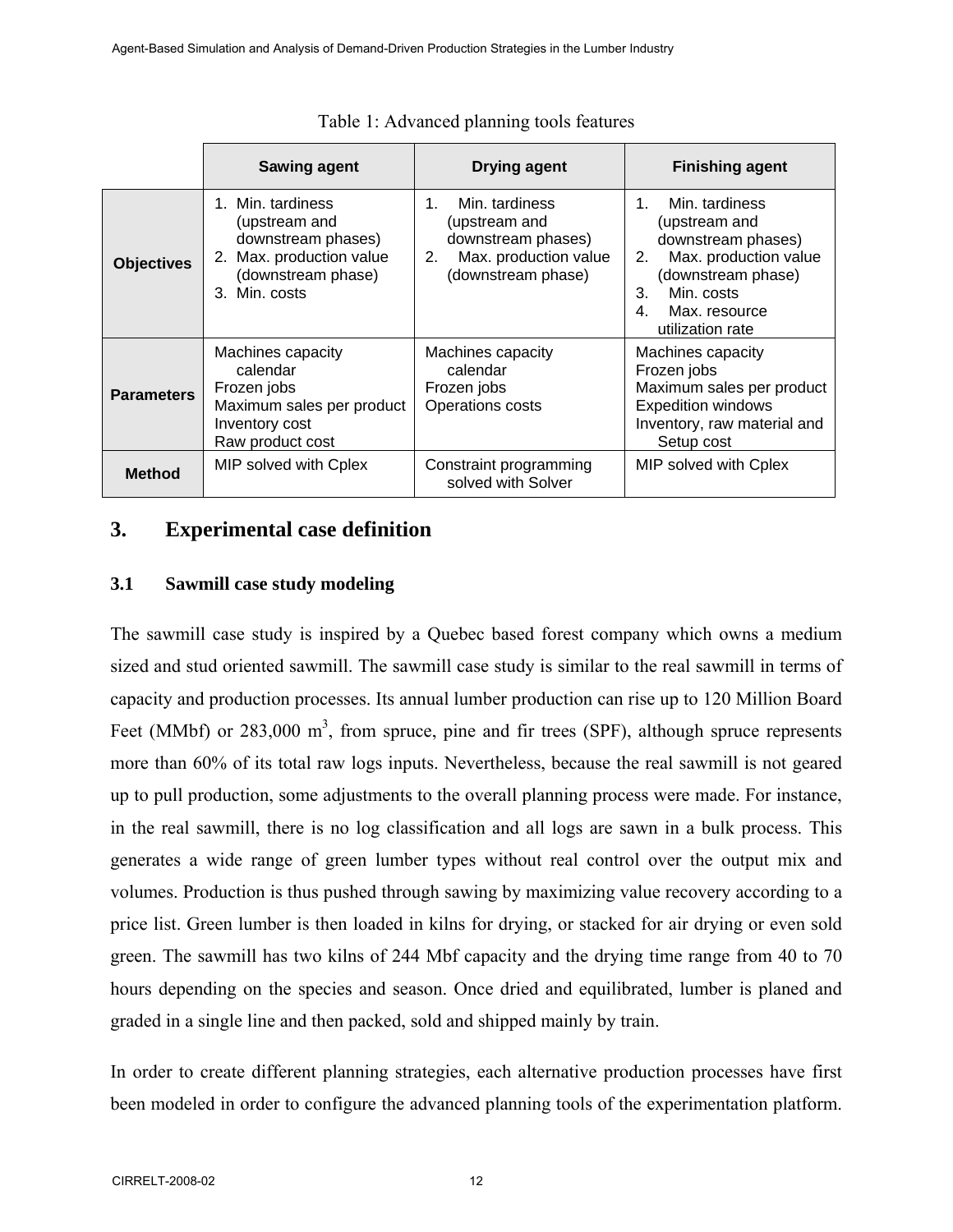Data from a random sample of 600 3D scans of real logs and Optitek were used to model the real sawmill and its typical procurement. Next, using Optitek, the sawing of each log was simulated using actual and manipulated price lists in order to obtain the production yields of each output product. This approach also allowed us to define log classes based on output mix distribution similarities. For kiln drying, several feasible loading patterns were developed for each thickness of lumber from actual kiln drying operations. A loading pattern may include various lengths of lumber, but thickness must be the same for all pieces of lumber. Air drying, planing and sorting operations were modeled similarly. All configurations were then translated into a XML format and fed into the platform. Table 2 presents the general elements of the case study configurations.

|                                | <b>Structure</b>                                                                                                                                                                  | <b>Assumptions</b>                                                                                                                                                                                |
|--------------------------------|-----------------------------------------------------------------------------------------------------------------------------------------------------------------------------------|---------------------------------------------------------------------------------------------------------------------------------------------------------------------------------------------------|
| Logs                           | • $m3$ of bulk raw logs 4.8 m (16') long.<br>Logs are classified in 7 classes.                                                                                                    | The randomly generated sample is used in<br>each configuration.                                                                                                                                   |
| Sawing                         | • 1 sawing line.<br>• 47 sawing patterns.<br>• fixed sawing speed.                                                                                                                | Sawdust and chips produced are sent to the<br>warehouse.                                                                                                                                          |
| <b>Green Lumber</b>            | • 30 products based on dimensions.                                                                                                                                                | Only 2x3, 2x4, 2x6 and 2x8 in their five<br>different lengths will go through drying. Small<br>boards, $1 \times 3$ and $1 \times 4$ in their five lengths are<br>transferred to warehouse as is. |
| <b>Drying</b>                  | • 2 kiln dryers of 576 $m^3$ (244 Mbf)<br>capacity plus 8 air drying locations.<br>• 237 alternative loading patterns for<br>kiln drying, plus the same number for<br>air drying. | One fixed time duration for all loading patters<br>regardless of green lumber dimensions.                                                                                                         |
| <b>Dry lumber</b>              | • 20 products based on dimensions                                                                                                                                                 | $2\times3$ , $2\times4$ , $2\times6$ and $2\times8$ in their five different<br>lengths will go through planing and sorting.                                                                       |
| <b>Finishing</b>               | • One planing and sorting line<br>• Fixed input/output relationship based<br>on actual recovery yield.                                                                            | Changeover of thickness during a shift is<br>penalized.                                                                                                                                           |
| <b>Planed Lumber</b>           | • 60 products according to dimension<br>and grading.                                                                                                                              | From these 60 products demand is placed on<br>five of them, namely 2x4 12 RL.                                                                                                                     |
| <b>Operation</b><br>conditions | • Sawing and finishing have operation's<br>schedules of 16 hours per day.<br>Drying operates 24/7 for the sixty<br>days planning horizon.                                         | No downtime.<br>Demand is visible from time zero.                                                                                                                                                 |

|  | Table 2: Case study general characteristics |
|--|---------------------------------------------|
|--|---------------------------------------------|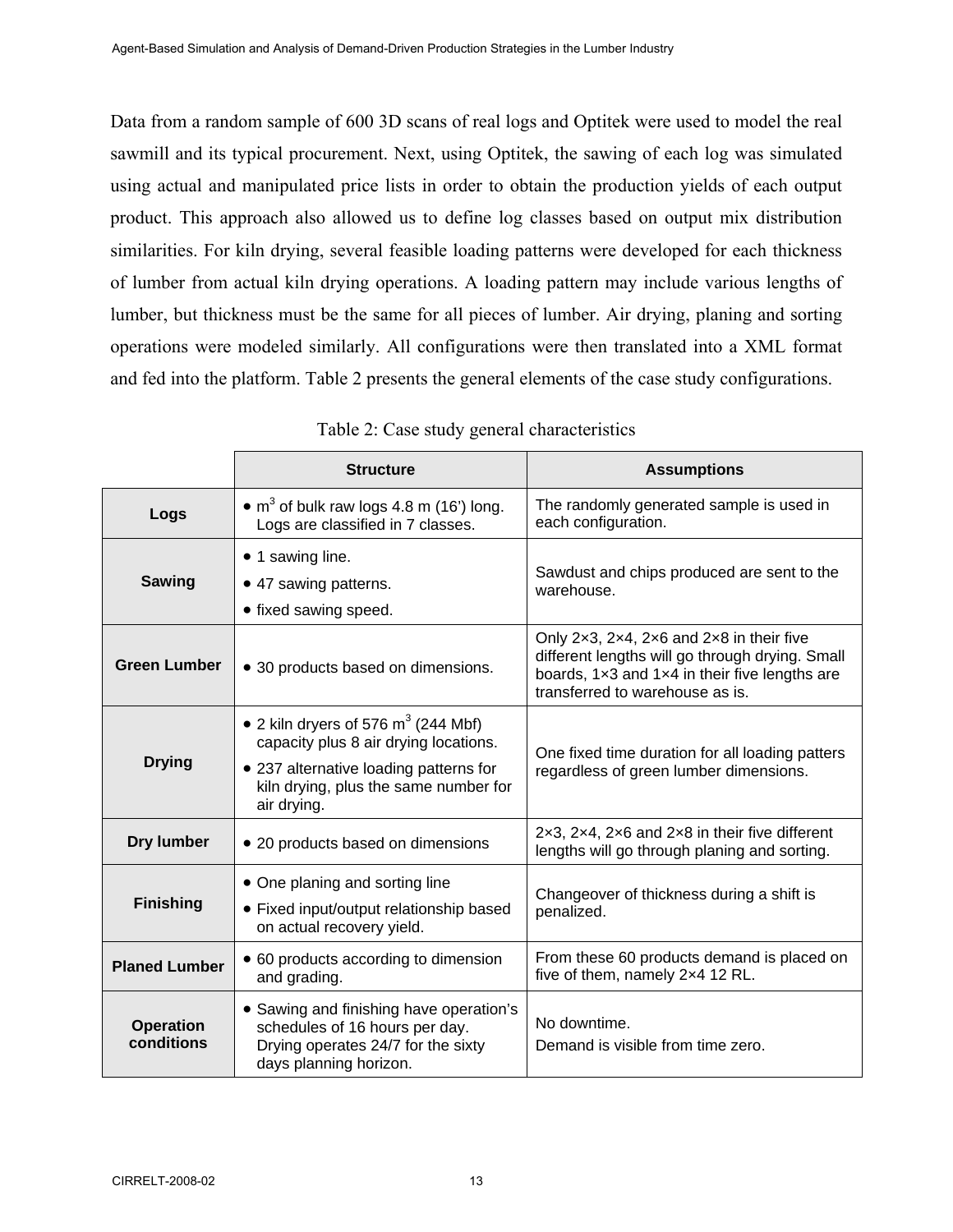#### **3.2 Modeling of the decoupling point positions**

This study aims at evaluating and comparing the performance of three decoupling point positions within a lumber production system. In order to do this, the experimentation platform discussed in the previous section was configured to represent these three strategies of demand propagation. Figure 6 summarizes these strategies.

In configuration A, demand information is not propagated at all within the system. Consequently, each agent plan its operations in order to maximize value recovery subject to the supply constraint propagated downstream by their direct supplier. This represents the pure push strategy. In configuration B, demand information is propagated up to the drying agent. Consequently, both drying and finishing agents plan their operations in order to minimize the overall weighted tardiness (i.e., delay x volume demanded) subject to the supply constraint propagated downstream by their direct supplier. In this configuration, only the sawing agent plans its operations in order to maximize value recovery. Finally, in configuration C, all agents plan their operations in order to minimize the overall weighted tardiness.

Given that lumber production is a divergent process with co-production, the production generates simultaneously different volumes of several types of lumber, only part of which is actually required to fulfill orders. The remaining volumes of lumber are thus pushed to the spot market. In such a multi-stage production process, increasing the control of co-production requires, among others, to coordinate all production stages. Consequently, a coordination protocol controlling the behavior of each agent has been designed and implemented. According to this protocol, an agent that receives demand information first plans its operations in order to minimize tardiness with no supply constraints. From its plan, and if it is configured to propagate demand information, it derives and expresses its own dependant demand to its supplier(s). This upstream planning phase continues until demand information is sent to an agent that is not configured to propagate demand information. This agent then plans its operations in order to minimize tardiness subject to the supply constraint of the agent upstream, which is configured to propagate supply information. During this downstream planning phase, the agents that receive both supply and demand information plan their operations in two steps. In the first step, they minimize tardiness considering demand information and subject to supply constraints. Then, in the second step, they plan their operations in order to maximize value recovery using the current product price list,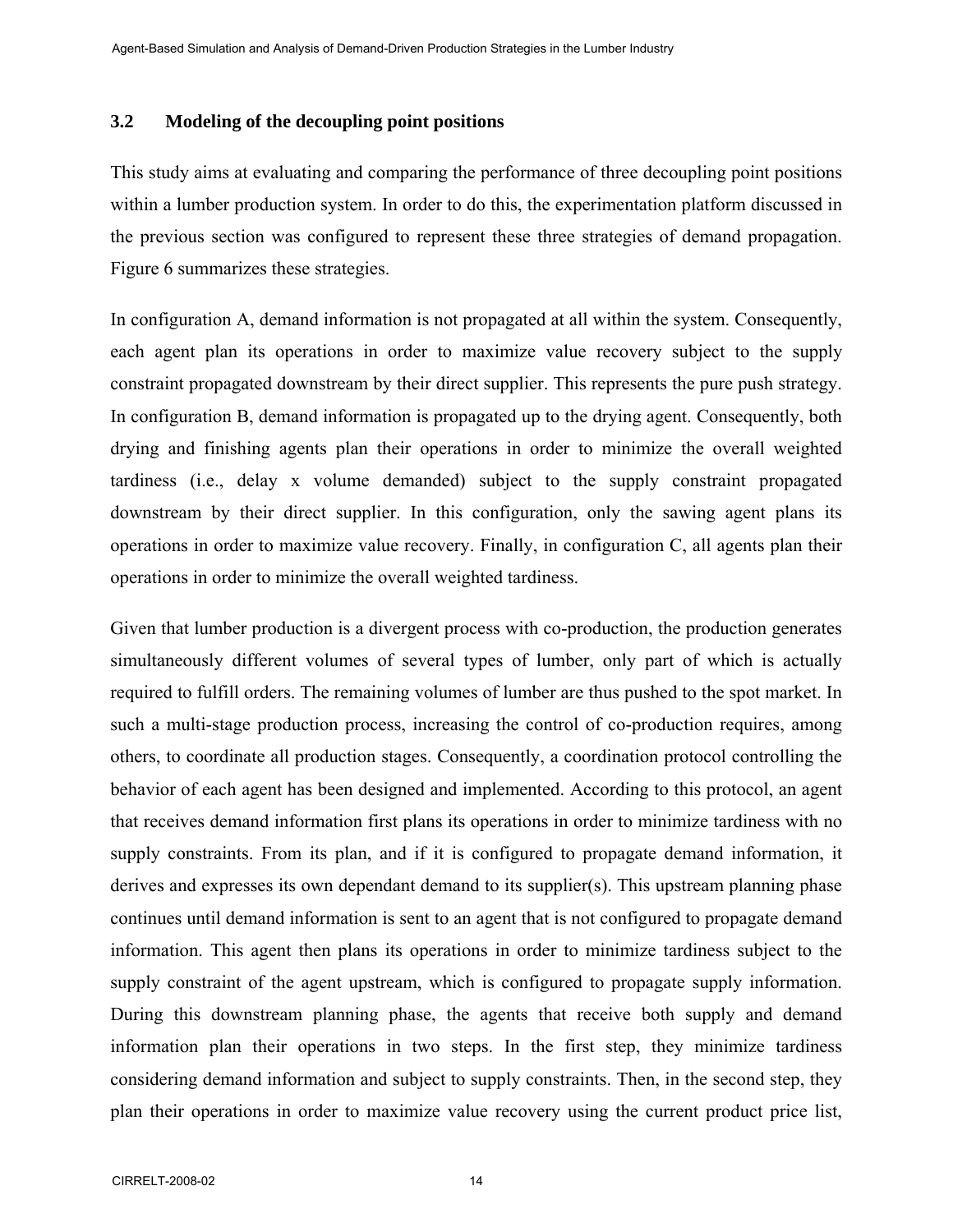subject to a constraint that limits the maximum overall weighted tardiness (for the same demand) to the tardiness calculated in the first step. From this operations plan, they derive and send the supply information required by their client(s). During the experiment, the production planning horizon was fixed to 60 days and one planning cycle was simulated for each simulation run.

# **4. Experimental design and simulation**

## **4.1 Experimental design**

In order to plan the experiment, a mixed level design approach was used. This kind of design, yet simple, is well suited for combining factors that can be controlled through structured decisionmaking processes (such as the decoupling point position and the level of capacity committed to contracts) and noise factors that can only be controlled within the experiment (such as supply quality and availability and market prices). Table 3 describes these factors and their various levels as they were set in the simulation experiments. The controllable factors represent the inner array, in other words, a complete factorial design with nine configurations. Noise factors represent the outer array, which is a complete factorial design with six scenarios. The experimental design, which comprises 54 runs, was developed using mixed levels designs.

In these configurations, the level of capacity allocated to contracts is included in the definition of a configuration in order to study the effect of production/sales commitments on performance. This level is expressed as the percentage of the maximum production capacity (i.e., total volume of production over the planning horizon) of the product sold in these contracts. In order to estimate this maximum capacity, a pure push configuration of the sawmill was set, giving a zero value to all products except this product. In the experiments, orders were simulated as a periodical set of the same quantity of products per week.

The two levels of supply factor were introduced in the definition of the supply chain configuration in order to study the influence of a small increase of the proportion of logs with smaller diameter in the procurement distribution. Furthermore, concerning the market price, we consider three levels of variations for the product sold by contracts, and so, according to 2004 average price range variations.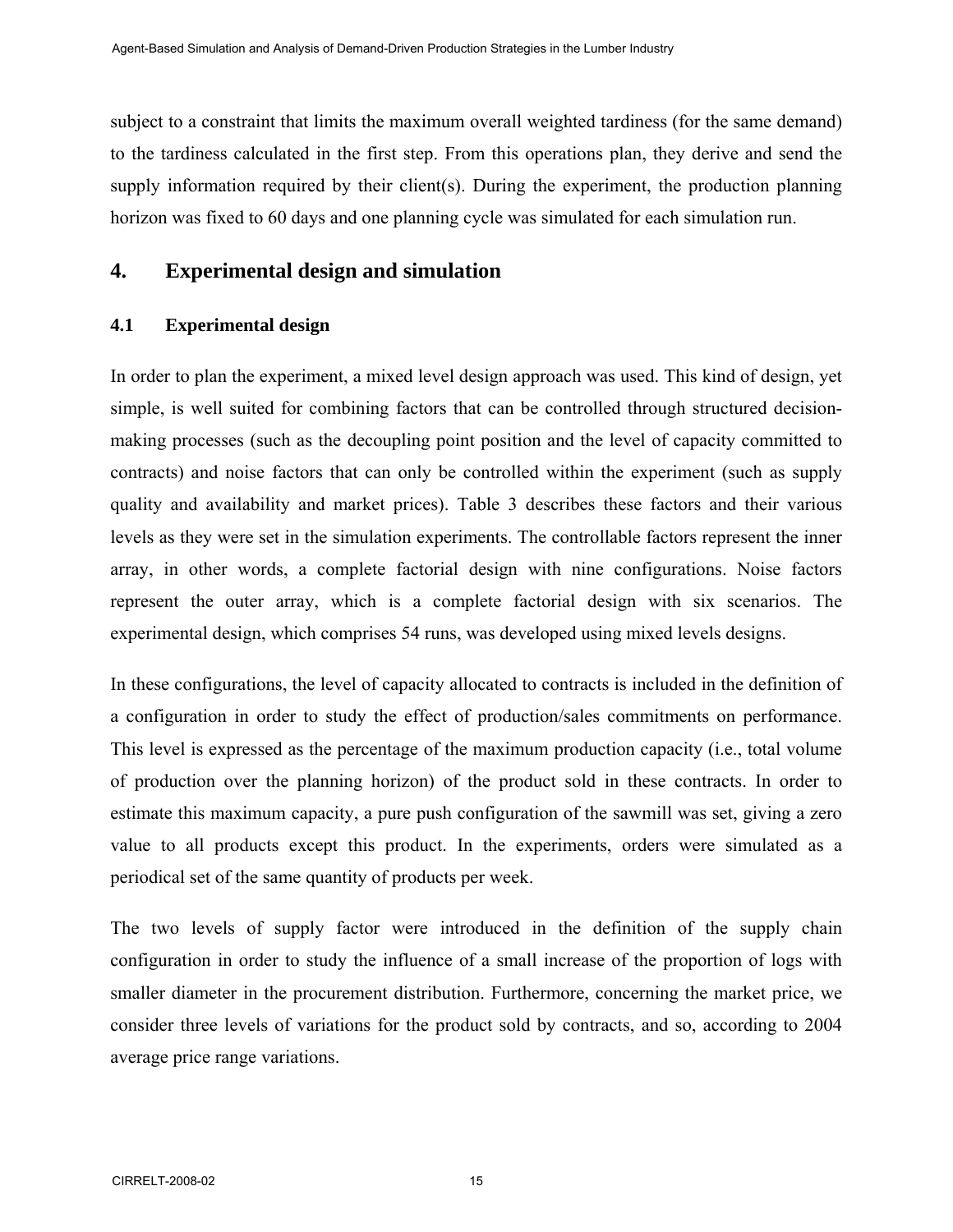| <b>Factor</b>                           | <b>Description</b>                                                                                                                     | <b>Levels</b> |                                                         |
|-----------------------------------------|----------------------------------------------------------------------------------------------------------------------------------------|---------------|---------------------------------------------------------|
| <b>Decoupling point</b>                 |                                                                                                                                        | 3 levels      | Between deliver and finishing:<br>(configuration A)     |
| position<br>(Planning<br>configuration) | The point upstream in the lumber<br>supply chain up to where demand<br>information is incorporated in<br>production planning decisions |               | Between drying and sawing:<br>(configuration B)         |
|                                         |                                                                                                                                        |               | Between sawing and source:<br>(configuration C)         |
| Level of contract                       | The percentage of the maximum<br>capacity for producing 2x4 12 R/L<br>allocated to contracts                                           | 3 levels      | 60 % of the maximum capacity                            |
| (demand<br>configuration)               |                                                                                                                                        |               | 80 % of the maximum capacity                            |
|                                         |                                                                                                                                        |               | 100 % of the maximum capacity                           |
| <b>Supply type</b>                      | The main type of logs present in                                                                                                       | 2 levels      | SMALL: higher distribution of small<br>logs             |
| (Scenario)                              | supply                                                                                                                                 |               | NORMAL: Typical distribution                            |
|                                         | Price lists with differences for 2x4<br>12 R/L with respect to Random                                                                  | 3 levels      | -10 %: The products have lost value                     |
| <b>Market prices</b>                    |                                                                                                                                        |               | 0: Regular prices                                       |
| (Scenario)                              | Lengths <sup>®</sup> average price for 2004                                                                                            |               | +10 %: The products have a better<br>price than average |

| Table 3: Configuration and scenario elements |  |  |  |  |  |
|----------------------------------------------|--|--|--|--|--|
|----------------------------------------------|--|--|--|--|--|

#### **4.2 Performance measurement framework**

In a traditional lumber production context, performance assessment is based on two main measures. The first measure concerns material throughput. This is the volume of production per work shift, measured in board feet per shift (bf/shift). This measure is an indirect representation of production costs per volume of lumber produced. Because lumber production is a capital intensive industry, production costs in sawmills can be considered as fixed. Consequently, the higher the throughput, the lower the production cost per board feet.

The second measure concerns the lumber recovery factor, which means the volume of lumber that is produced per unit volume of raw material. This indicator is measured in board feet per  $m<sup>3</sup>$ of logs. It is a function of raw material quality (i.e., log diameter and singularities). It is also an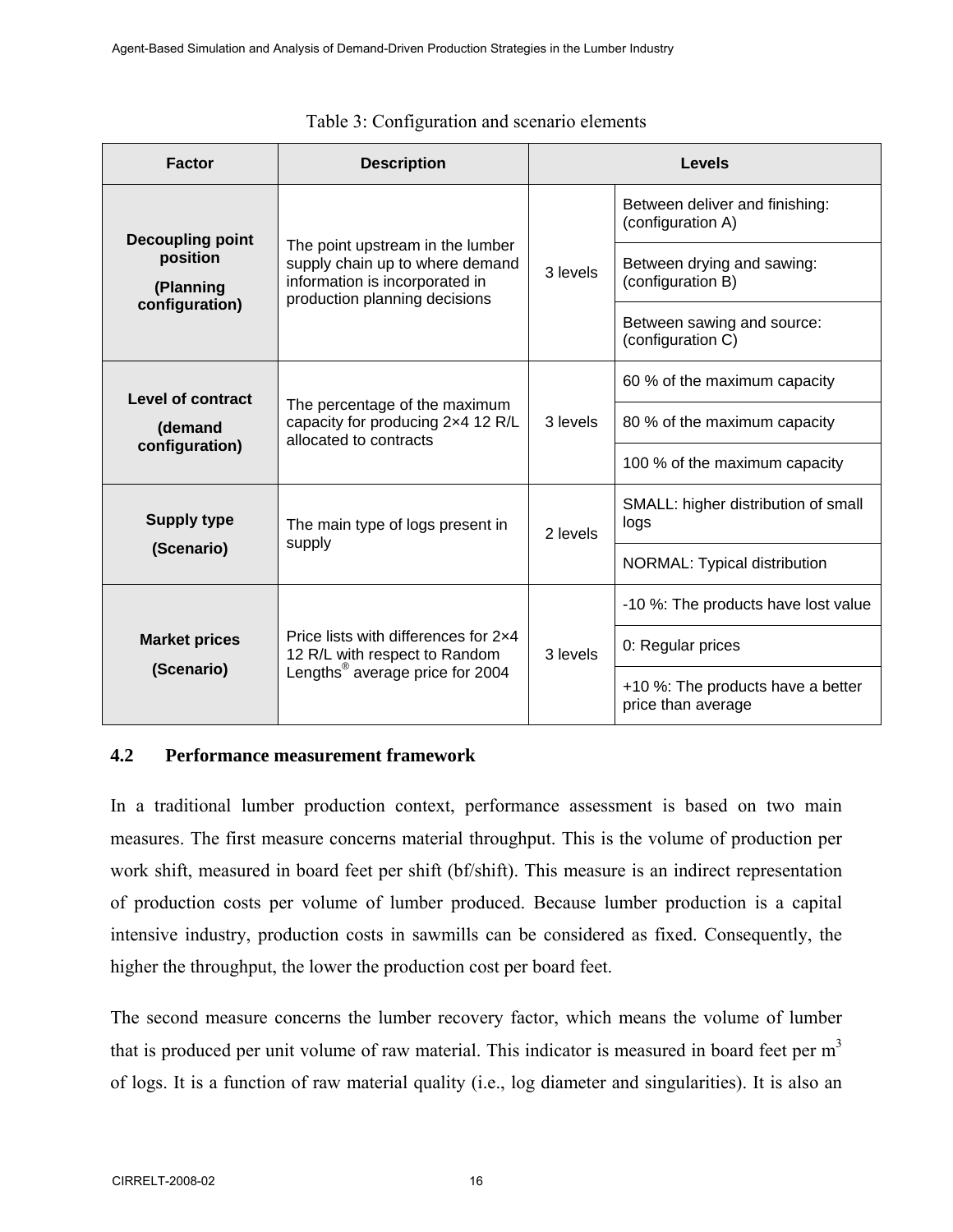indirect representation of unit procurement cost, because the higher the recovery factor, the least the volume of raw material that is required per unit volume of lumber produced.

In the context of the customer-centered economy, the performance assessment framework considered in the study proposes to use other KPI as well. Figure 3 presents this framework.



Figure 3: Performance assessment framework

In a context where customer satisfaction is gaining importance while resource is scarce, sawmill production managers must consider complementary measures to better represent the overall performance of a lumber production system. The first measure concerns the daily average inventory of work-in-process (i.e., DAWIP). It is a indicator that evaluates material flow streamlines and an indirect representation of work-in-process (WIP) inventory costs. In the context of this study, it is measured using the operation plans of each agent. In other words, the planned work-in-process is calculated directly as the daily average inventory of all non-finished products (green rough  $+$  dry rough), see equation [1].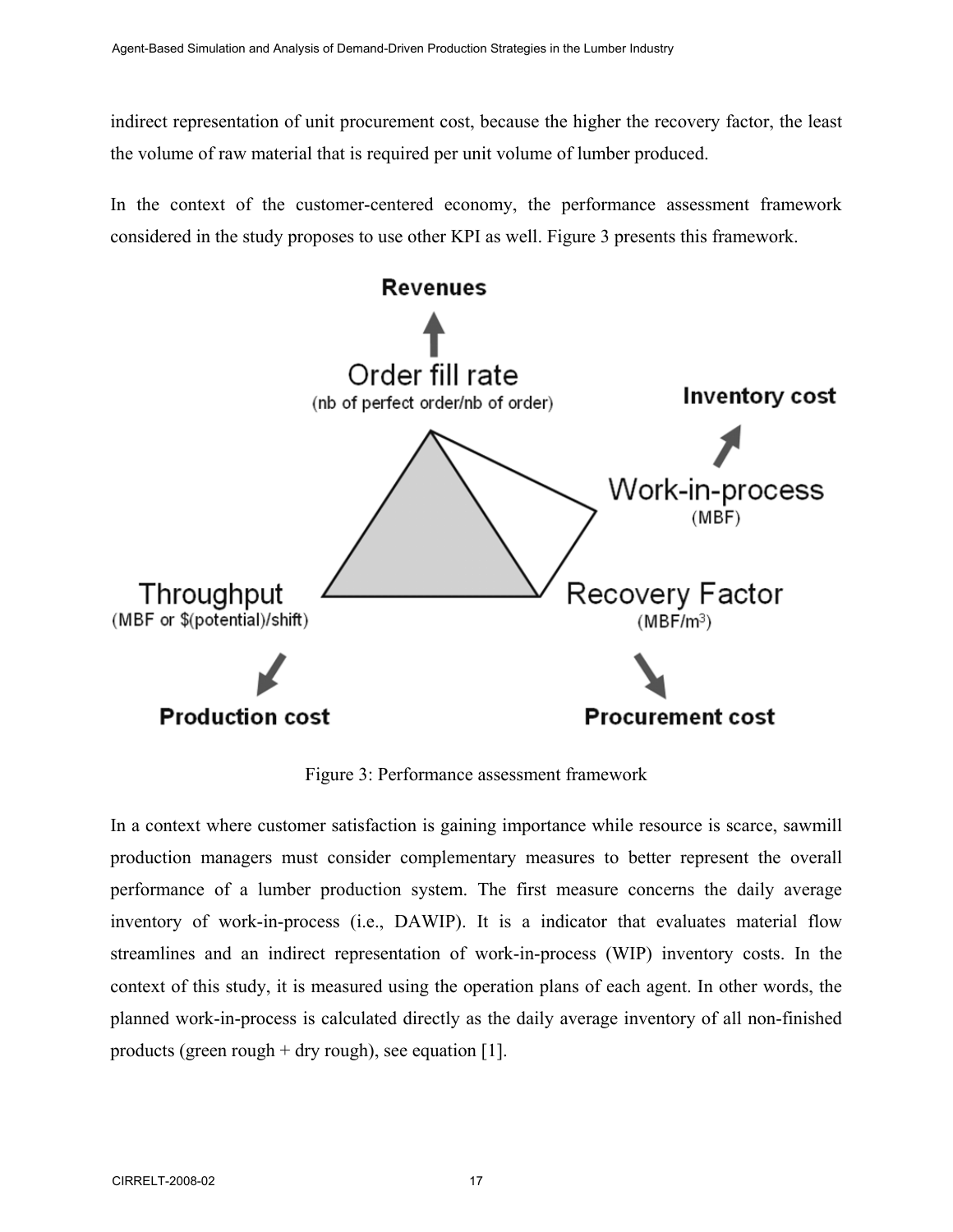$$
DAWIP(bf/day) = \frac{\sum_{p^{all non finished products}} Daily\_WIP_p (bf)}{Horizontal size (day)}
$$
 [1]

Additionally, business performance is evaluated through two other performance measures. The first is classic in supply chain management: the weighted fill rate (WFR). It is calculated once for each simulated production plan as the percentage of demanded quantities planned to be delivered on time, weighted by the total demanded quantity (see equation [2]). Once again, this measure only considers planned deliveries. Furthermore, demand is aggregated per product. Indeed, the planning tools have not been designed to consider individual orders. This measure is thus an lower bound of the actual fill rate because even if the aggregated daily demand is not fulfilled, individual orders may still be fulfilled on time.

$$
\text{WFR } (\%) = \frac{\displaystyle\sum_{p^{all \, sold \, products}} \Big[ \text{Daily\_fulfilled\_demand}_{p} \times \text{Demand\_quantity (bf)} \Big] }{\displaystyle\sum_{p^{all \, sold \, products}} \text{Daily\_demand\_quantity}_{p} \ (bf{bf})} \times 100 \qquad [2]
$$

with

Daily\_fulfilled\_demand<sub>p</sub> = 
$$
\begin{cases} 1 \text{ if Daily_demand}_p \text{ is fulfilled} \\ 0 \text{ if not} \end{cases}
$$

The second measure, adapted from the theory of constraints (TOC) performance measurement framework (Goldratt and Fox, 1986), is used to compare the Potential Monetary Throughput (PMT) of the overall planned production in each simulation using referential lumber market prices. Although, it is based on the TOC throughput measure, this PMT assumes that the whole production can be sold, which is a common practice in this industry. Furthermore, it is calculated without subtracting raw material investment. This potential value is calculated for each simulation run using the planned output of finished products (including all products that can be sold) multiplied by the corresponding market price (see equation [3]).

$$
PMT(\$) = \sum_{p \in \text{finite} \text{ number}} \text{daily production}_p \left( bf \right) \times \text{price}_p \left( \frac{\$}{bf} \right) + \sum_{p \in \text{non finished lumper}} \text{end inventory}_p \left( bf \right) \times \text{price}_p \left( \frac{\$}{bf} \right)
$$
 [3]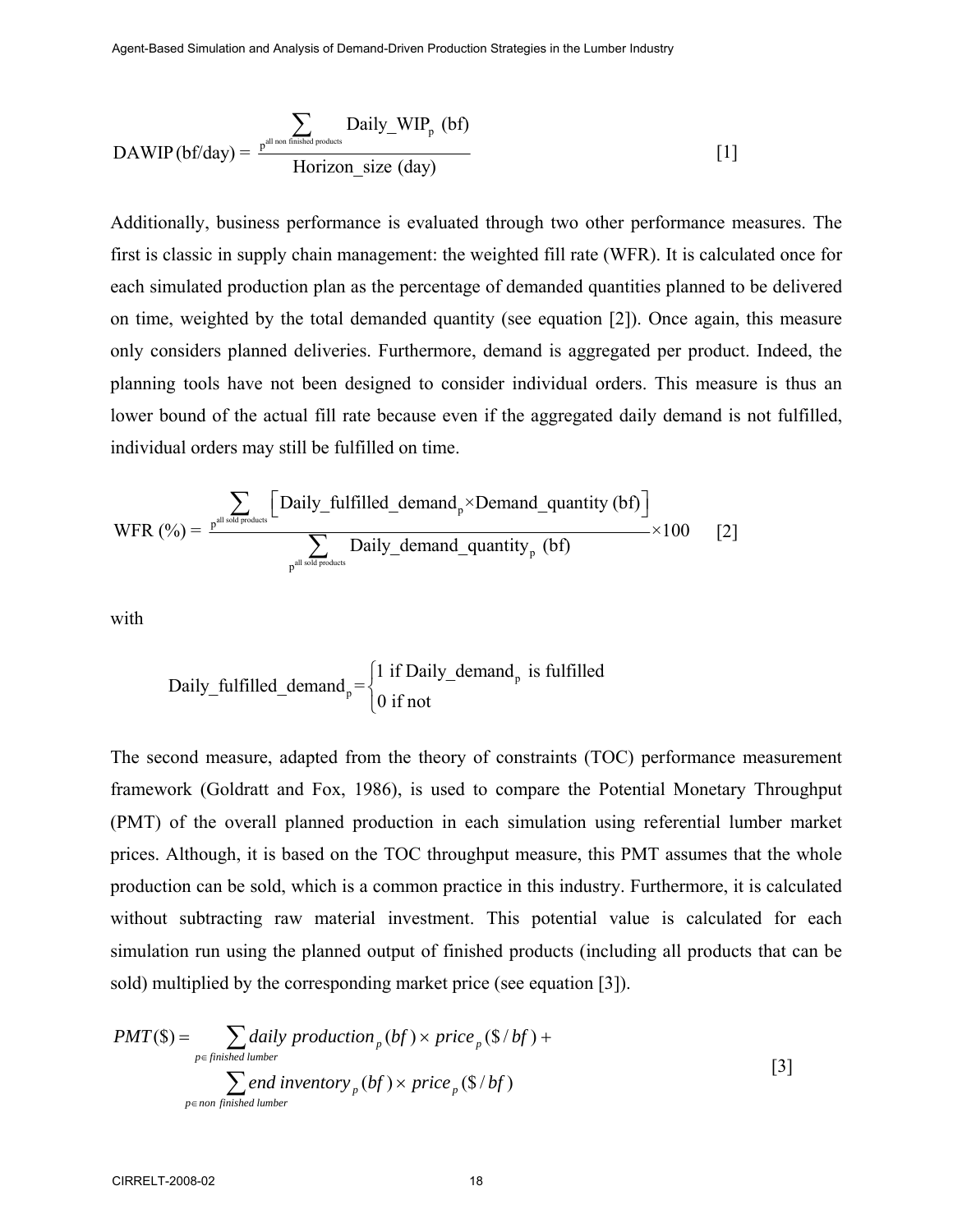The difference between the potential values generated by the pure push strategy and any other strategy represents an upper bound of the cost of introducing this strategy. Indeed, this measure considers that the company is able to collect this value immediately. Unfortunately, this is rarely the case. Inventory costs should thus be assess as well because they also affect the company's profitability.

# **5. Results and discussion**

#### **5.1 Logistic performance**

First, the Weighted Fill Rate (WFR) improves as the decoupling point is set upstream in the lumber production process. An analysis of variance (ANOVA) shows that this factor explains almost 40% of WFR variation alone, and 96% coupled with the contract level factor. Although this is intuitive, it indicates that lumber co-production can be controlled to a certain extent in order to match a specific demand pattern. Moreover, it also shows that the further upstream demand information is propagated, the more accurate the control of production and, thus, the better the customer service. In particular, Figure 4 confirms the importance of controlling the sawing process, which sets the dimension (i.e., width and thickness) of the lumber to be produced, in order to satisfy contracts. Indeed, setting the decoupling point upstream the sawing process has a more significant effect than setting it upstream the drying process, with an average of 122% increase in performance.



**Decoupling Point Position** 

Figure 4: Weighted Fill Rate performance (%)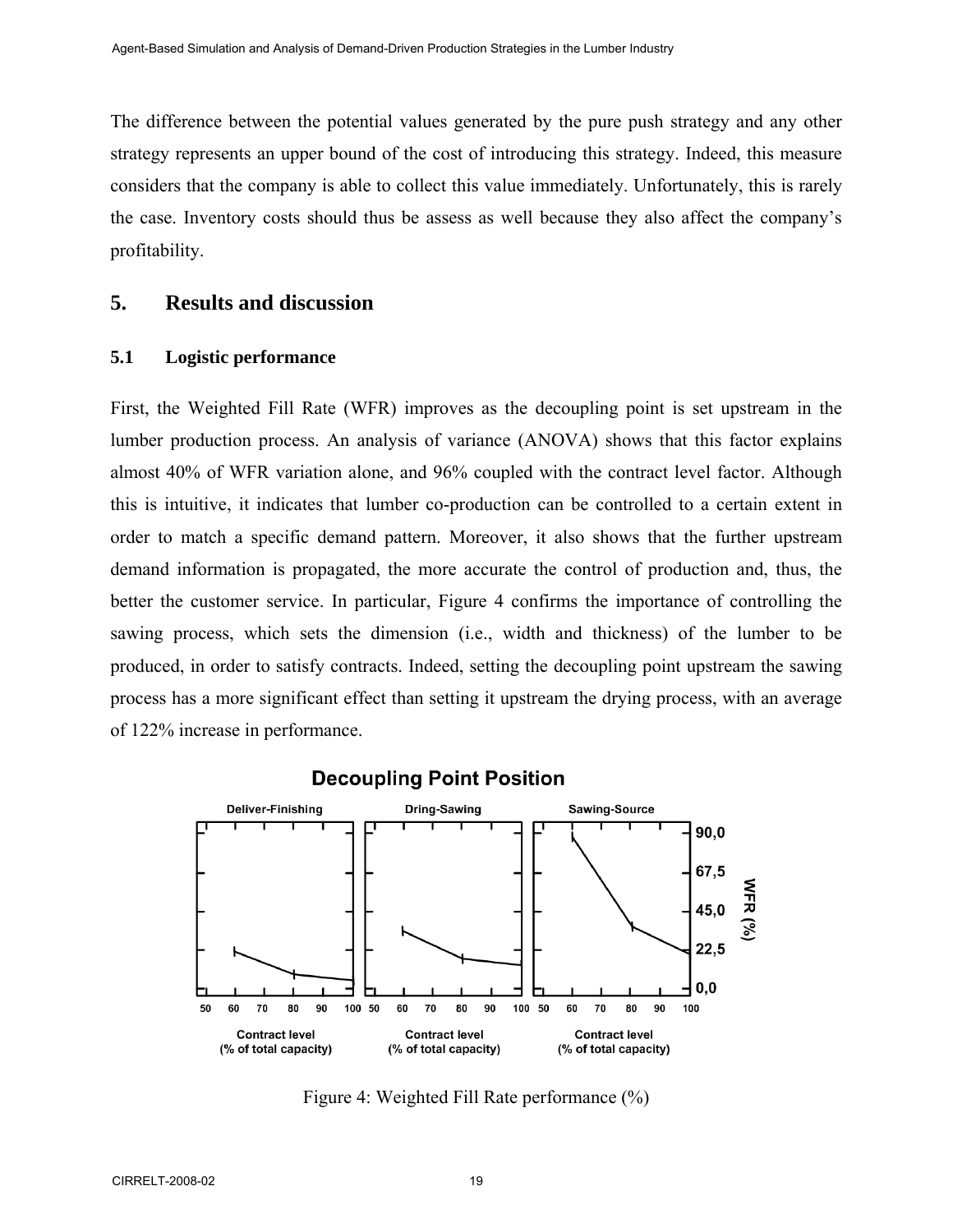In addition, the level of the production capacity committed to contracts is negatively correlated with the WFR performance. Indeed, the lower the demand level that pulls production, the more likely it is that this demand can be fulfilled on time. It is particularly true in a divergent coproduction context. In practice, the levels of production capacity that are committed are maintain rather low because lumber companies do not have a good control of their production output mix. Consequently, historical data about production reports is used to set a reasonable volume of production that can be committed to customers.

Finally, for given level of contracts, the coefficient of variation of the WFR decreases as the decoupling point goes upstream (Figure 5). In other words, positioning the decoupling point upstream de supply chain tends to decrease the negative effect of other contextual factors.



Figure 5: Coefficient of variation of the Weighted Fill Rate

Second, concerning the *Daily Average Work-in-Process* (Figure 6), planned WIP levels are reduced when the decoupling point is set upstream the sawing process. Demand-driven planning strategies thus seem to improve inventory levels in the context of a divergent process industry. However, the results are not conclusive when the decoupling point is set between drying and sawing. This may be explained, once again, by the nature of the sawing process that sets the main dimensions of lumber. Because demand is first specified in terms of width and thickness, once these dimensions are sawn based on price optimization, the lack of demand for these products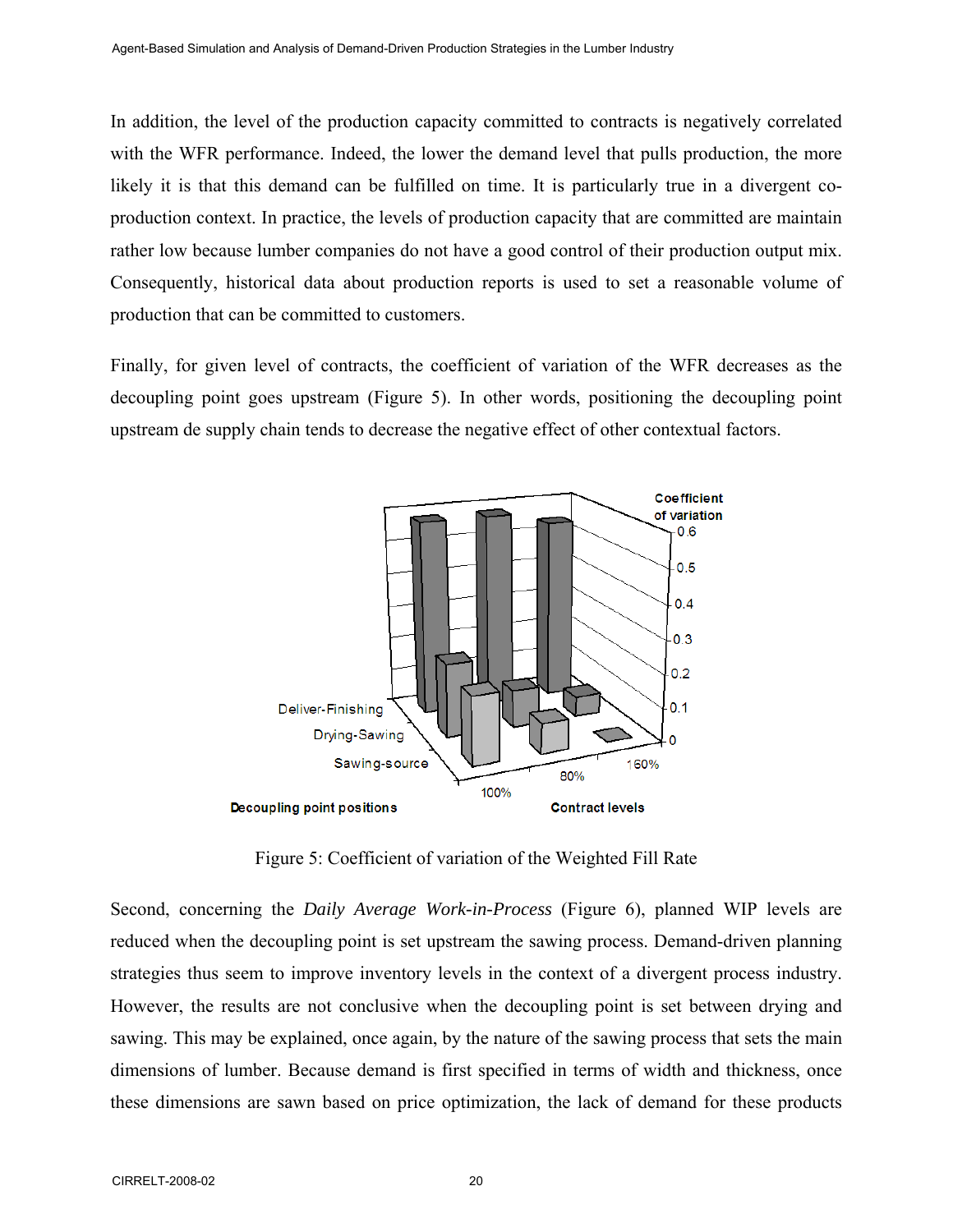will keep the work-in-process level high throughout the entire production system. Furthermore, compared to the pure push strategy, the impact of planning drying operations in a pull mode creates slightly more WIP of green lumber. This may be explained by the nature of the objective function of the drying agent, which is to minimize tardiness without regard to green lumber inventory. Consequently, inventory builds up because the sawing agent pushes whatever products have a good market value. This effect disappears when the sawing agent also minimizes tardiness (i.e., produce on time whatever the drying agent needs). This also demonstrates the importance of controlling the sawing process. Furthermore, work-in-process levels decrease when demand (i.e., contract level) is higher because a larger portion of unfinished products is pulled by demand.

Finally, log supply quality influences logistical performance. Indeed, an analysis of variance (ANOVA) shows that 45% of WIP variations can be explained by raw material quality variations. This shows the strong influence of log quality on the lumber production control. Although these findings tend to be in favor of a greater control of quality variations of raw material, more studies should be carried out in order to investigate the benefit of an improved characterization and classification of logs.



Figure 6: Daily Average Inventory performance

#### **5.2 Financial performance**

Improved service level and lower inventories are obtained by adding constraints to the production planning process and by changing the objective function so as to reduce tardiness. Consequently,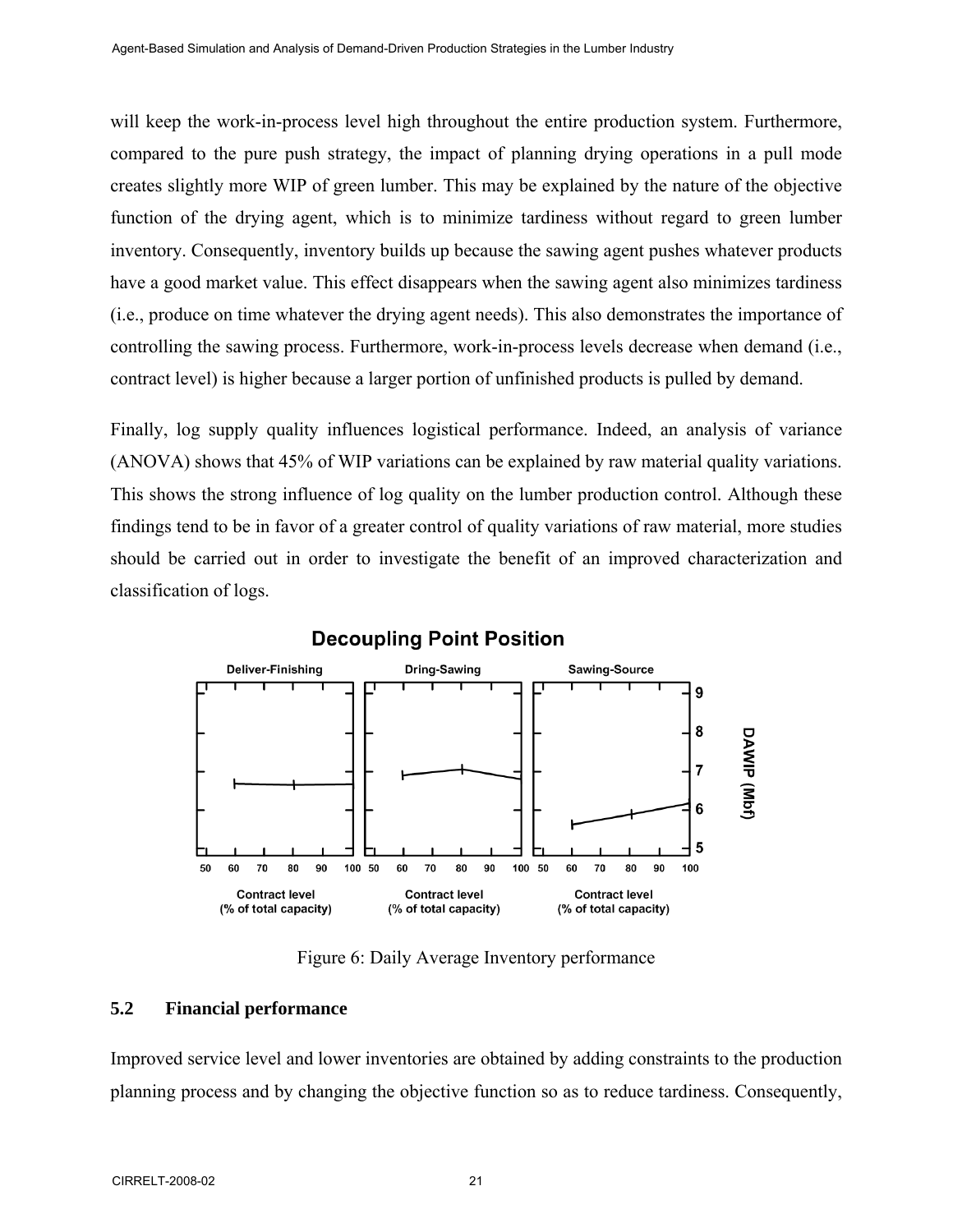one can expect a lower potential monetary throughput (*PMT*) compared with a pure push strategy that maximizes potential value recovery from every single log. This decrease is captured in Figure 7. As mentioned earlier, this potential value is calculated using the market price list, which, consequently, influences directly the *PMT*. Once again, an analysis of variance (ANOVA) shows that log characteristics explains up to 50% of the PMT variability. This highlights the strong influence of log quality (i.e., log diameter distribution) on the lumber companies' capacity to generate a profit. Furthermore, the importance of the control of the sawing process is, once again, demonstrated here. If controlling the drying process does not have a significant impact on the PMT, the control of sawing strongly affect negatively the PMT. Indeed, the production of the dimensions of lumber demanded by customers does not necessarily generate the volumes of lumber that have the most value (as set in the push mode price list). Consequently, there is a loss of potential value that arises directly from a more constrained production planning environment.



#### **Decoupling Point Position**

Figure 7: Potential Monetary Throughput (PMT)

In order to compensate for this loss of potential sales revenue, a higher sales price is generally applied in the industry using a premium added to the market price. This premium represents the price to be paid for the service of committing production capacity and minimizing supply risk for the customer. Table 4 summarizes the average losses for the pull strategy (the pure push strategy being the reference for calculations) and for each contract level. This table also presents the premium required to compensate for this loss. Potential value and loss are calculated from PMT in Figure 7. For each contract level (60%, 80% and 100%), this represents respectively a loss of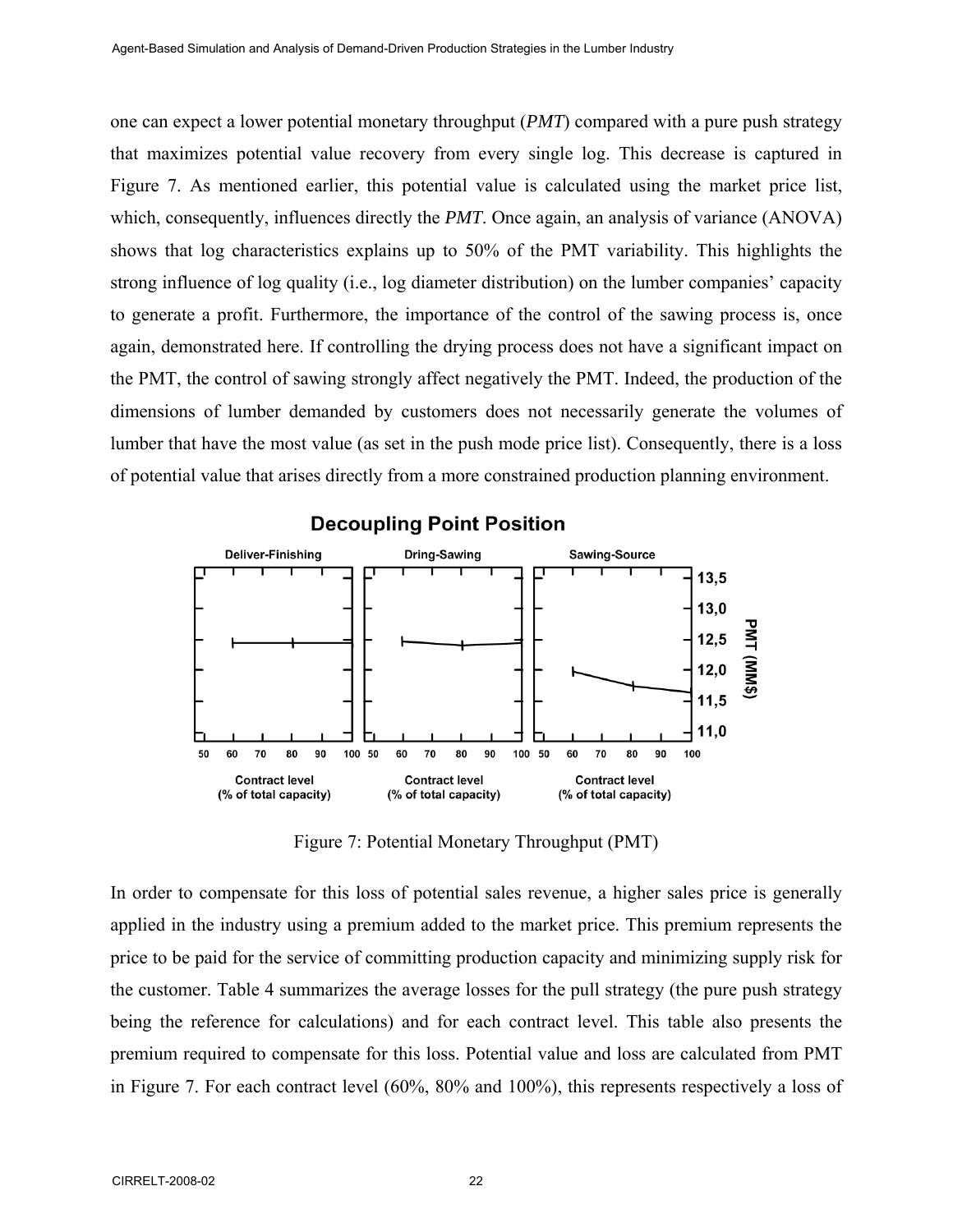3,59%, 5,44% and 6,40%. The premium is calculated as a price increase applied on the part of the capacity that is committed to fulfill demand. In other words, the premium is calculated for each contract level configuration as follows:

$$
Pr\,emium_c(^{96}) = \frac{Loss_c(\$)}{(\alpha \times Contract\_level(^{96}) \times PMT_c(\$)} \times 100
$$
 [4]

with

$$
Loss_c(\$) = \frac{\sum_{all\, scenarios} PMT_{push}}{S} - \frac{\sum_{all\, scenarios} PMT_c}{S}
$$
 [5]

 $c \in \{A,B,C\}$ , A, B and C being the 3 contract level configurations  $\alpha = 80\%$  $S = Card({scenario})$ 

This approach to calculate the premium considers several hypotheses. First, the coefficient  $\alpha$ represents an approximation of the maximum level of capacity that the sawmill can commit for contracts. In other words, due to divergence not all production capacity can be sold with a contract. Consequently, the contract level only concerns the products that can be sold like that, which represents 80% of all production in the pure push test simulation ran before experimenting. Second, it is also assumed that the potential value is equally generated by all products. This is not the case, because monetary throughput is primarily generated by the most valuable products, which are generally demanded by contracts. Consequently, this calculation is an upper bound of the break even premium. Finally, as mentioned earlier, the loss is calculated using the PMT of the pure strategy, which does not take into account inventory cost due the sales delay. Furthermore, this calculation of the premium does not include the savings from reduced inventory costs and reduced sell-off promotions as more production is pulled by demand. In practice, this value is between 5% and 10% of the current market price for a much lower contract level, which seems quite reasonable for lumber producers.

An additional interesting finding indicates that an optimal limit to the contract level must exist for every configuration, which includes the log supply availability and quality. Consequently, increasing the contract level does not necessarily improve profitability. For instance, in the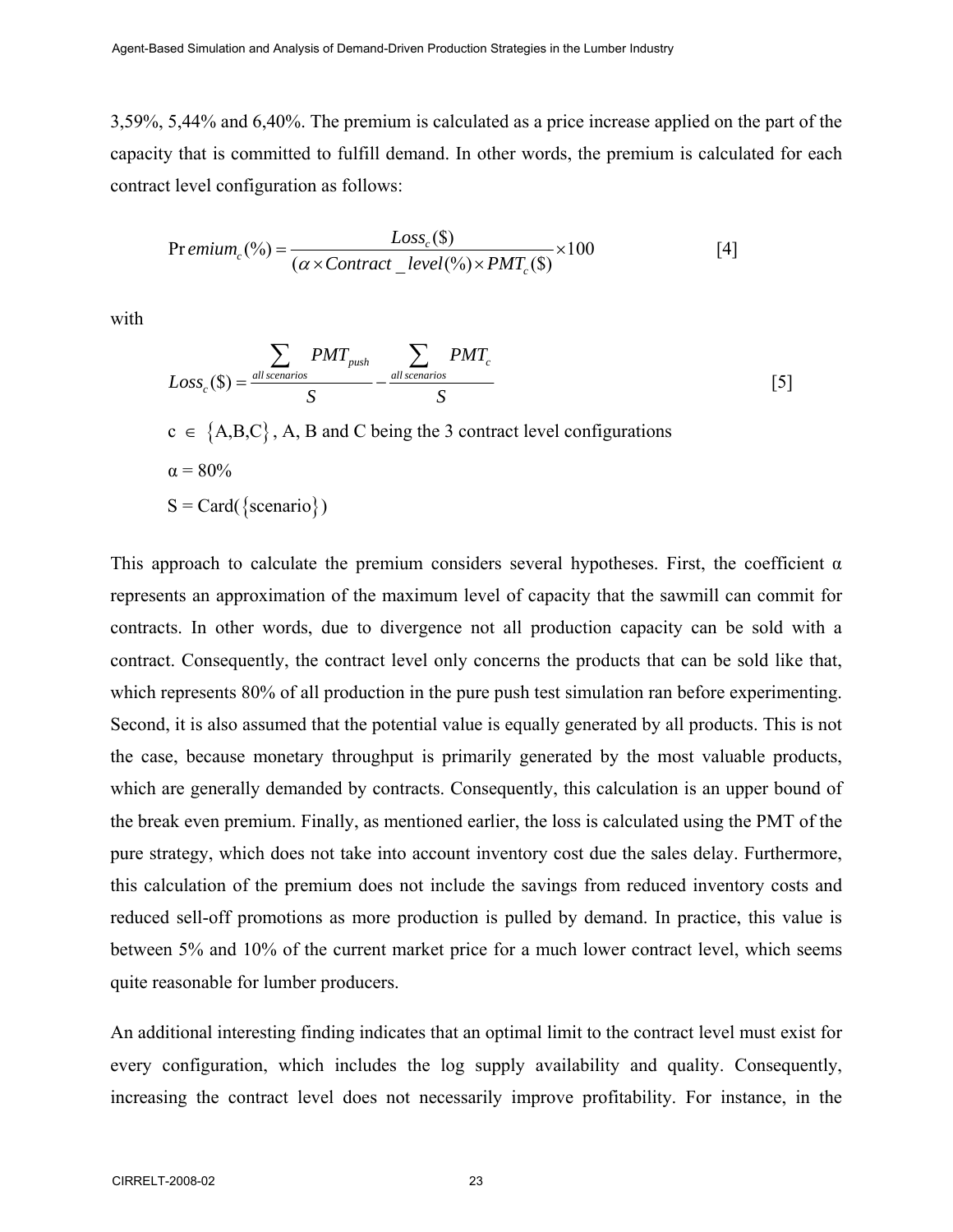context of this study, the 80% and 100% contract levels require a larger premium in order to compensate for a larger loss of potential value recovery. Over committing thus creates in this context more constraints on the production system than it generates revenues. Further study should be carried out in order to investigate more precisely this point in order to help lumber producers define the contract level that is most appropriate for their facility.

| Contract<br>level                    | <b>Average Potential</b><br>monetary Throughput<br>(\$) | Loss $(\$)$ | Loss $(\%)$ | Premium (%)<br>(over market price) |
|--------------------------------------|---------------------------------------------------------|-------------|-------------|------------------------------------|
| Pure push strategy                   |                                                         |             |             |                                    |
| $0\%$                                | \$12 433 143                                            | \$0         | $0\%$       | $0\%$                              |
| Pure pull strategy (Configuration C) |                                                         |             |             |                                    |
| 60%                                  | \$11 987 220                                            | \$445924    | 3,59%       | 7,75%                              |
| 80%                                  | \$11 756 677                                            | \$676467    | 5,44%       | 8,99%                              |
| 100%                                 | \$11 637 634                                            | \$795 509   | 6,40%       | 8,54%                              |

Table 4: Loss and premium calculations for 60 days of production

# **6. Conclusion**

This paper proposes an evaluation of various strategies to introduce of the pull strategy within a typical lumber production system. This exploratory study is done through simulation using several configurations of an advanced planning systems developed by the FOR@C Consortium. The main conclusions drawn from this study confirm the positive impact of the pull strategy to improve customer satisfaction and reduce overall inventory. However, due to the divergent nature of lumber production, this improvement impairs the ability of the production system to generate value based on market prices. Forcing the system to minimize tardiness creates indeed a pressure on the production system that limits its ability to maximize value recovery, which is generally the case in lumber production systems. Consequently, improved service level must be paid by customers through a premium which value can be evaluated through this kind of simulation. Future work includes the evaluation of the trade-off between the premium value and the contract level in a context of profit maximization.

Another interesting insight suggests that in order to introduce customer demand in the planning process of lumber production, a particular effort must be done on the planning of sawing operations. Hence, sawing, which is generally the most upstream transformation process in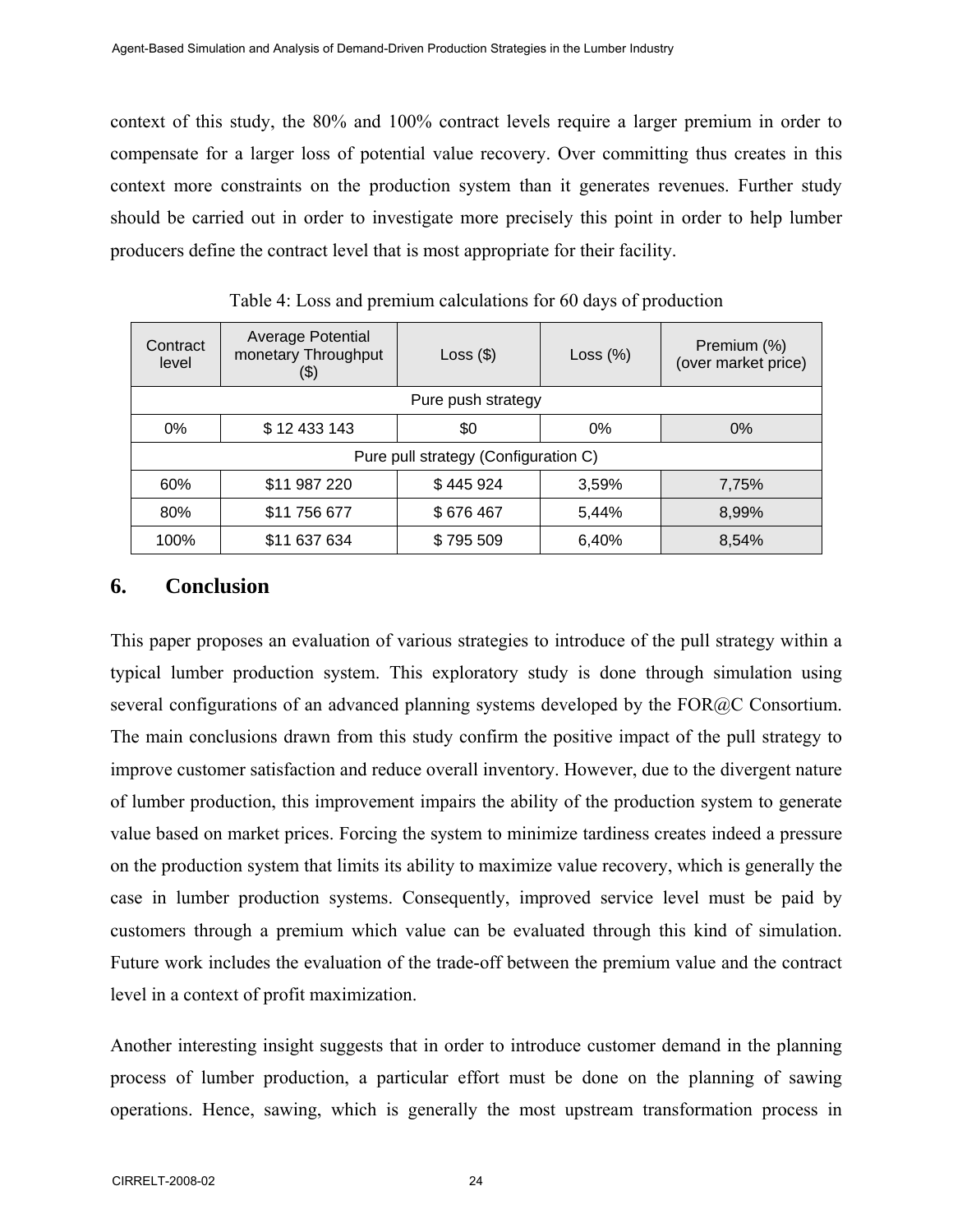sawmills, seems to control the logistic performance of the entire production systems.

Finally, from a methodological point of view, this study demonstrates the capability of agentbased technology to provide the means to analyze specific industrial contexts and support decision makers to configure their production systems.

# **7. Acknowledgements**

This work was funded by the Research Consortium in E-Business in the Forest Products Industry  $(FOR@C)$  and supported by CIRRELT.

### **8. References**

Adan, I. and Wal, J. (1998). Combining make to order and make to stock. *OR Spectrum*, 20(2), 73-81.

Baumgaertel, H. and John, H., (2003). Combining Agent-Based Supply Net Simulation and Constraint Technology for Highly Efficient Simulation of Supply Networks Using APS Systems. In: Chick, S., Sánchez, P.J., Ferrin, D. and Morrice, D.J., (Eds.), Proceedings of the Proceedings of the 2003 Winter Simulation Conference, New Orleans, LA, USA.

Bédard, P. (2002), Guidelines to Better Match Resource Characteristics, Conversion Technology, and Products. In *Small Diameter Timber: Resource Management, Manufacturing, and Markets*, D.M. Baumgartner, L.R. Johnson and E.J. DePuit (Eds.) Vol. 1. Spokane, Washington: Washington State University Cooperative Extension.

Chatfield, D.C., Harrison, T.P., Hayya, J.C., (2006). SISCO: An object-oriented supply chain simulation system, Decision Support Systems, 42, 422– 434.

Crama, Y., Pochet, Y., and Wera, Y. (2001). A Discussion of Production Planning Approaches in the Process Industry. *Core Discussion Paper,* Liège, Belgium, 37.

De Toni, A., Caputo, M., and Vinelli, A. (1988). Production Management Techniques: Push-Pull Classification and Application Conditions. *International Journal of Operations & Production Management*, 8(2), 35-51.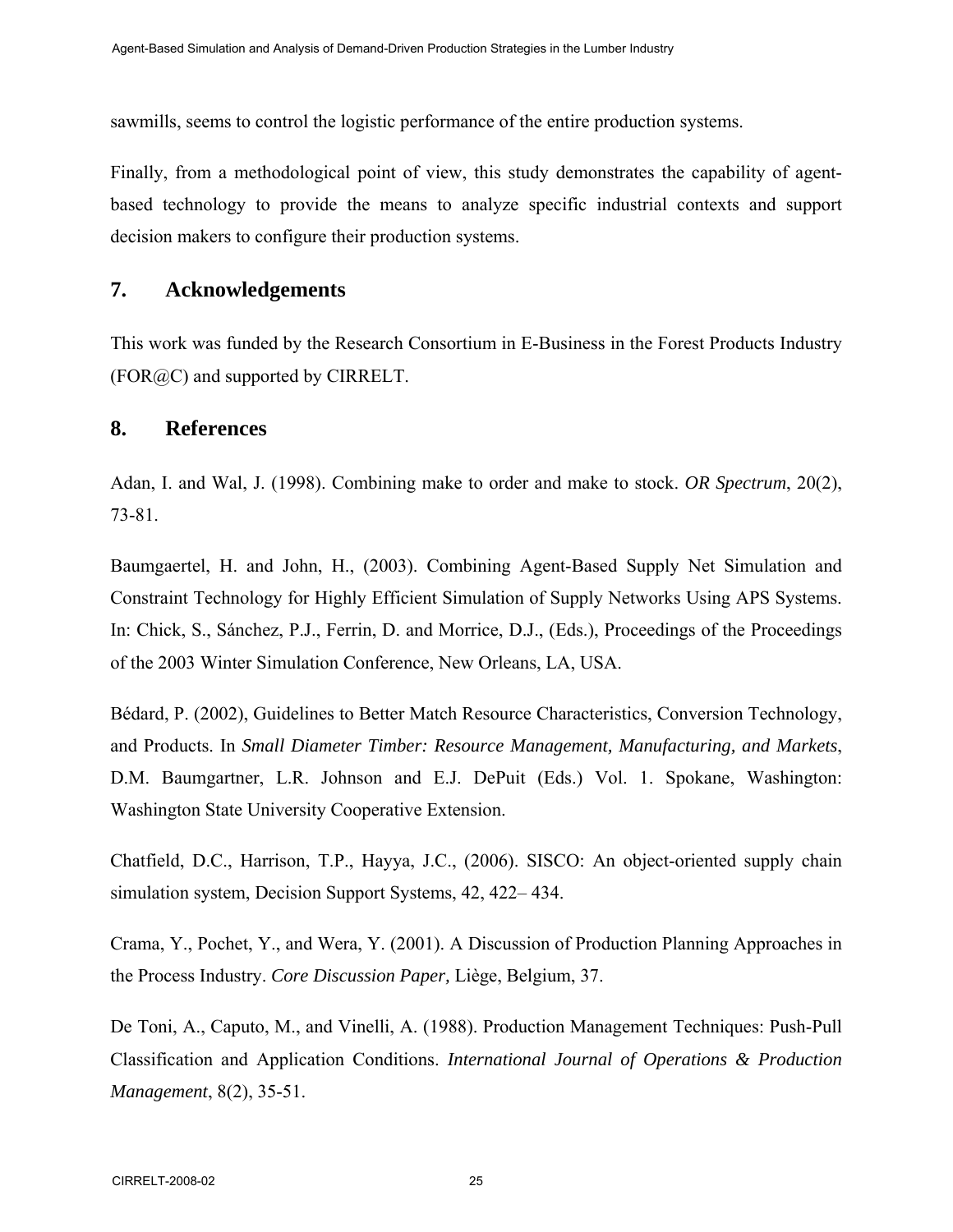Disney, S.M., Towill, D.R., (2003). The effect of vendor managed inventory (VMI) dynamics on the Bullwhip Effect in supply chains, International Journal of Production Economics, 85, 199– 215.

Fransoo J.C., (1993). Production control and demand management in capacitated flow process industries. Ph.D. thesis, Technische Universiteit Eindhoven.

Frayret J.-M., D'Amours S., Rousseau A., Harvey S., (2005). Agent-based Supply Chain Planning in the Forest Products Industry, Centre CENTOR, Université Laval, working paper DT-2005-JMF-1.

Garg, A., and Tang, C. S. (1997). On postponement strategies for product families with multiple points of differentiation. *IIE Transactions*, 29(8), 641-650.

Gaudreault J., Frayret J., Rousseau A., D'Amours S. (2006) Integrated planning and scheduling in a divergent production system with co-production: a real-time perspective. Centre CENTOR, Université Laval, Document de travail DT-2006-JMF-1, 2006 (Working paper)

Goldratt, E. and Fox, R. E., (1986). The Race (Croton-on-the-Hudson, NY: North River Press)

Gupta, D., and Benjaafar, S. (2004). Make-to-order, make-to-stock, or delay product differentiation? A common framework for modeling and analysis. *IIE Transactions*, 36(6), 529- 546.

Hopp, W. J., and Spearman, M. L. (2004). To pull or not to pull: What is the question? *Manufacturing & Service Operations Management*, 6(2), 133-148.

Iannone, R., Miranda, S., Riemma, S., (2007). Supply chain distributed simulation: An efficient architecture for multi-model synchronization, Simulation Modelling Practice and Theory, 15, 221–236.

Kleijnen, J.P.C. (2005) "Supply chain simulation tools and techniques: a survey", International Journal of Simulation & Process Modelling, 1(1-2), 82-89.

Labarthe, O. Espinasse, B., Ferrarini, A., Montreuil, B., (2007). Toward a methodological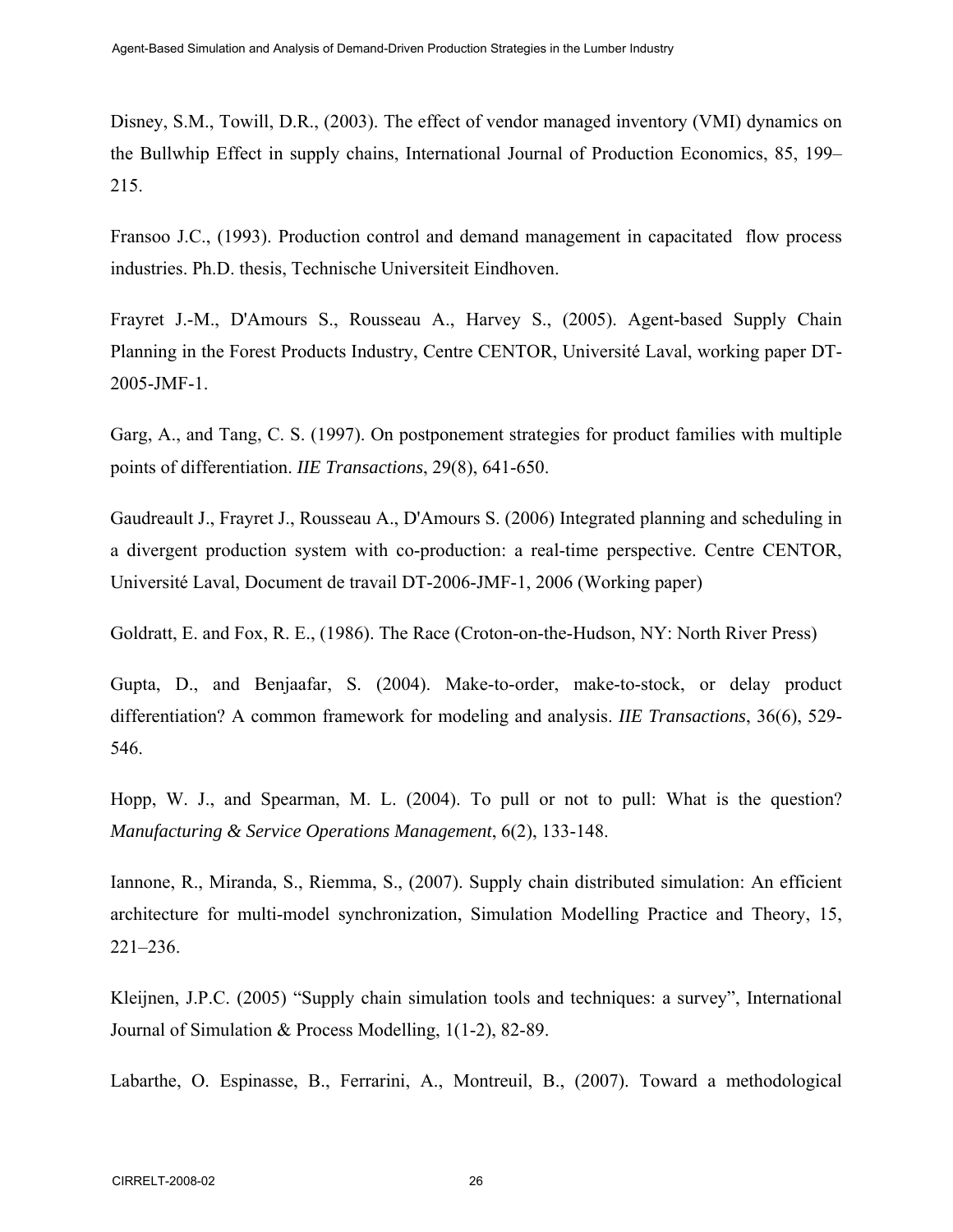framework for agent-based modeling and simulation of supply chains in a mass customization context, Simulation modeling Practice and theory, 15 (2): 113-136.

Lampel, J., and Mintzberg, H. (1996). Customizing customization. *Sloan Management Review*, 38(1), 21-.30.

Lendermann, P., Gan, B.P., and McGinnis, L.F., (2001). Distributed Simulation with Incorporated APS Procedures for High-Fidelity Supply Chain Optimization. In: Peters, B.A. , Smith, J.S., Medeiros, D.J. and Rohrer, M.W. , (Eds.), Proceedings of the 2001 Winter Simulation Conference, Arlington, VA, USA.

Lévesque, Y. (2005). Twenty Five Years of Small Log Processing in Eastern Canada -A Success Story. *Forest Products Society 59th International Convention, Industry Focus Day: When Small is the Only Choice. Small Log Processing for Profitability*. June 19–22, 2005, Québec City, Canada.

Machuca, J.A.D, Barajas, R.P., (2004). The impact of electronic data interchange on reducing bullwhip effect and supply chain inventory costs, Transportation Research Part E, 40, 209–228.

Maness, T.C. and Norton, S. E. (2002). Multiple Period Combined Optimization Approach to Forest Production Planning. *Scandinavian Journal of Forest Research*, 17, 460-471.

Moyaux T, Chaib-draa B, D'Amours S, (2004). An agent simulation model for the Quebec forest supply chain Lecture Notes In artificial Intelligence 3191: 226-241.

Olhager, J. (2003). Strategic positioning of the order penetration point. *International Journal of Production Economics* 85(3): 319-329.

Parunak, H.V.D., (1998). The DASCh Experience: How to Model a Supply Chain. In: Proceedings of the 4th International Conference on Cognitive Systems-ICCS'98, New Delhi, India.

QFIC (2005). Quebec Forest Industry Council, Web site. http://www.qfic.qc.ca/html/english/sciage/index.php.